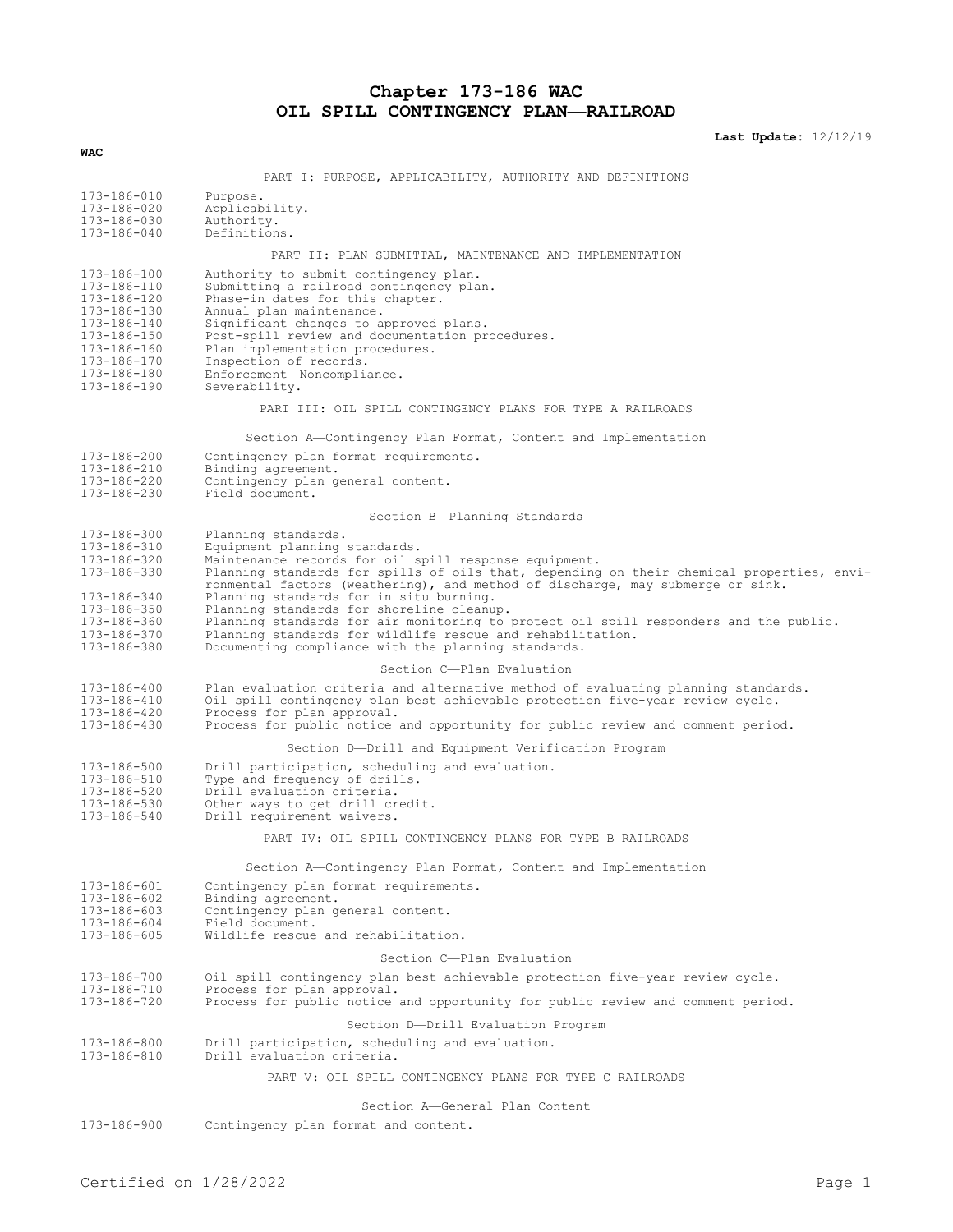#### **DISPOSITION OF SECTIONS FORMERLY CODIFIED IN THIS CHAPTER**

| 173-186-240 | Plan implementation procedures. [Statutory Authority: RCW 90.56.210. WSR 16-18-052 (Order                                                                                                                                                                                    |
|-------------|------------------------------------------------------------------------------------------------------------------------------------------------------------------------------------------------------------------------------------------------------------------------------|
|             | 15-14), § 173-186-240, filed 8/31/16, effective 10/1/16.] Repealed by WSR 20-01-097 (Or-                                                                                                                                                                                     |
|             | der 18-04), filed $12/12/19$ , effective $1/18/20$ . Statutory Authority: RCW 90.56.210.                                                                                                                                                                                     |
| 173-186-600 | Inspection of records. [Statutory Authority: RCW 90.56.210. WSR 16-18-052 (Order 15-14),                                                                                                                                                                                     |
|             | $$173-186-600$ , filed $8/31/16$ , effective $10/1/16$ . Repealed by WSR 20-01-097 (Order<br>18-04), filed 12/12/19, effective 1/18/20. Statutory Authority: RCW 90.56.210.                                                                                                  |
| 173-186-610 | Enforcement-Noncompliance. [Statutory Authority: RCW 90.56.210. WSR 16-18-052 (Order<br>15-14), § 173-186-610, filed 8/31/16, effective 10/1/16.] Repealed by WSR 20-01-097 (Or-<br>der 18-04), filed $12/12/19$ , effective $1/18/20$ . Statutory Authority: RCW 90.56.210. |
| 173-186-620 | Severability. [Statutory Authority: RCW 90.56.210. WSR 16-18-052 (Order 15-14), §<br>173-186-620, filed $8/31/16$ , effective $10/1/16$ .] Repealed by WSR 20-01-097 (Order 18-04),                                                                                          |

#### **PART I: PURPOSE, APPLICABILITY, AUTHORITY AND DEFINITIONS**

filed 12/12/19, effective 1/18/20. Statutory Authority: RCW 90.56.210.

**WAC 173-186-010 Purpose.** The purpose of this chapter is to establish railroad oil spill contingency plan requirements, drill and equipment verification requirements, and provisions for inspection of records, effects of noncompliance, and enforcement, which:

(1) Ensure maximally effective and rapid responses to oil spills by plan holders, spill management teams (SMT), wildlife response service providers (WRSP) and primary response contractors (PRC);

(2) Ensure constant readiness, well-maintained equipment and trained personnel;

(3) Support coordination with state, federal, local, tribal and other contingency planning efforts;

(4) Provide for the protection of Washington waters, and natural, cultural and significant economic resources by minimizing the impact of oil spills; and

(5) Provide the highest level of protection that can be met through the use of best achievable technology and those staffing levels, training procedures, and operational methods that constitute best achievable protection (BAP) as informed by the BAP five year review cycle (WAC 173-186-410) and as determined by ecology.

[Statutory Authority: RCW 90.56.210. WSR 20-01-097 (Order 18-04), § 173-186-010, filed 12/12/19, effective 1/18/20; WSR 16-18-052 (Order 15-14), § 173-186-010, filed 8/31/16, effective 10/1/16.]

# **WAC 173-186-020 Applicability.** (1) This chapter applies to:

(a) Railroad facilities required to submit oil spill contingency plans under chapter 90.56 RCW except for facilities as described in subsection (2) of this section.

(b) Railroad facility owners or operators who lease access to state owned railroad tracks.

(c) Any person submitting a contingency plan on behalf of a facility regulated under this chapter.

(d) Primary response contractors (PRCs) under contract to railroad contingency plan holders.

(e) SMTs that provide spill management services that must be approved by ecology to be cited in a contingency plan.

(f) WRSPs that provide wildlife response services that must be approved by ecology to be cited in a contingency plan.

(2) This chapter does not apply to:

(a) A railroad that is owned and operated by the state.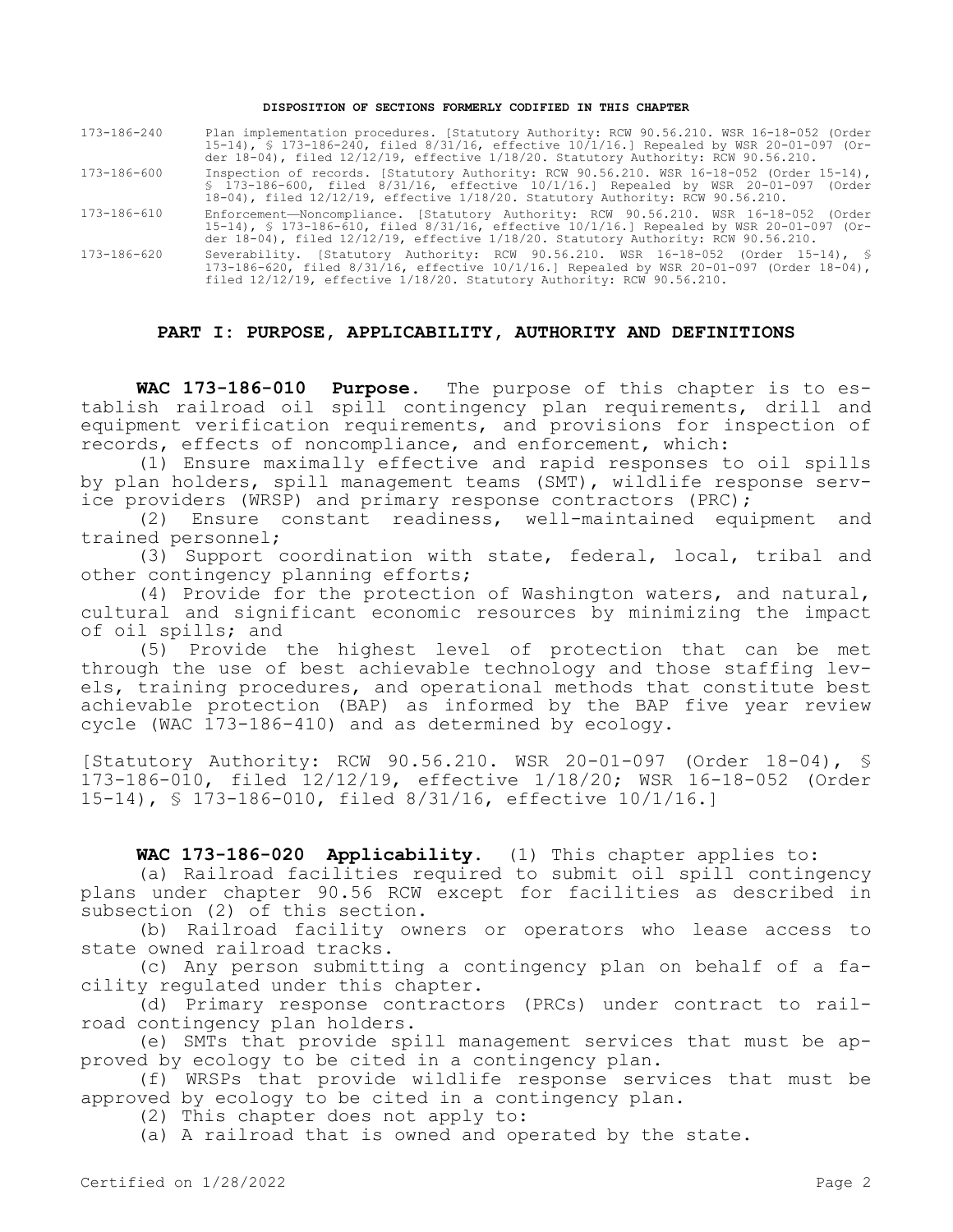(b) Pipelines or facilities other than railroads. Contingency planning regulations for pipelines and facilities other than railroads are described in chapter 173-182 WAC.

[Statutory Authority: RCW 90.56.210. WSR 20-01-097 (Order 18-04), § 173-186-020, filed 12/12/19, effective 1/18/20; WSR 16-18-052 (Order 15-14), § 173-186-020, filed 8/31/16, effective 10/1/16.]

**WAC 173-186-030 Authority.** RCW 88.46.160, 90.48.080, 90.56.005, 90.56.050, 90.56.060, 90.56.210, 90.56.240, 90.56.260, 90.56.270, 90.56.280, 90.56.300, 90.56.310, 90.56.320, 90.56.340, and 90.56.570 provide statutory authority for the contingency plan preparation and review requirements and drill standards established by this chapter for railroads.

[Statutory Authority: RCW 90.56.210. WSR 16-18-052 (Order 15-14), § 173-186-030, filed 8/31/16, effective 10/1/16.]

**WAC 173-186-040 Definitions.** Unless the context clearly requires otherwise, the definitions in chapters 90.56 RCW, 173-182 WAC and the following apply to this chapter.

**"Bulk"** means material that is stored or transported in a loose, unpackaged liquid, powder, or granular form capable of being conveyed by a pipe, bucket, chute, or belt system.

**"Cargo"** means goods or services carried as freight for commerce. **"Facility"** means:

(a) Any structure, group of structures, equipment, pipeline, or device, other than a vessel, located on or near the navigable waters of the state that transfers oil in bulk to or from a tank vessel or pipeline, that is used for producing, storing, handling, transferring, processing, or transporting oil in bulk.

(b) For the purposes of oil spill contingency planning in RCW 90.56.210, facility also means a railroad that is not owned by the state that transports oil as bulk cargo.

(c) Except as provided in (b) of this subsection, a facility does not include any:

(i) Railroad car, motor vehicle, or other rolling stock while transporting oil over the highways or rail lines of this state;

(ii) Underground storage tank regulated by the department or a local government under chapter 90.76 RCW;

(iii) Motor vehicle motor fuel outlet;

(iv) Facility that is operated as part of an exempt agricultural activity as provided in RCW 82.04.330; or

(v) Marine fuel outlet that does not dispense more than three thousand gallons of fuel to a ship that is not a covered vessel, in a single transaction.

**"Oil"** or **"oils"** means oil of any kind that is liquid at twentyfive degrees Celsius and one atmosphere of pressure and any fractionation thereof including, but not limited to, crude oil, bitumen, synthetic crude oil, natural gas well condensate, petroleum, gasoline, fuel oil, diesel oil, biological oils and blends, oil sludge, oil refuse, and oil mixed with wastes other than dredged spoil. Oil does not include any substance listed in Table 302.4 of 40 C.F.R. Part 302 adopted August 14, 1989, under Section 102(a) of the federal Compre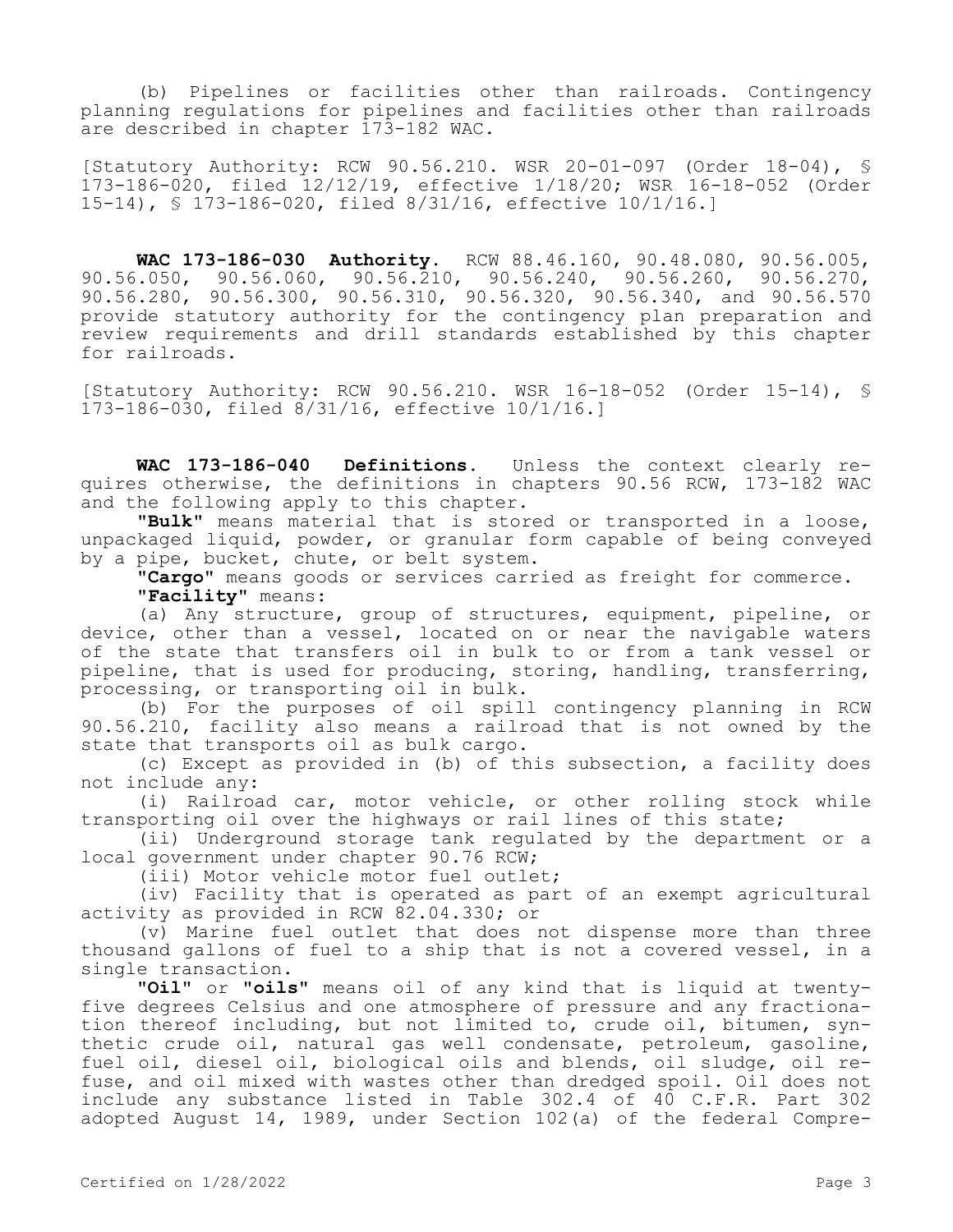hensive Environmental Response, Compensation, and Liability Act of 1980, as amended by P.L. 99-499.

**"Owner"** or **"operator"** means, in the case of a railroad, any person owning or operating the railroad. Operator does not include any person who owns the land underlying a railroad if the person is not involved in the operations of the railroad.

**"Planning standards"** means goals and criteria that ecology will use to assess whether a plan holder is prepared to respond to the maximum extent practicable to a worst case spill. Ecology will use planning standards for reviewing oil spill contingency plans and evaluating drills.

**"Rail plan holder"** means a person who submits and implements a railroad contingency plan consistent with RCW 90.56.210 on the person's own behalf or on behalf of one or more persons.

**"Spill management team"** means representatives and assigned personnel who are qualified and capable of integrating into an incident command system or unified command system and managing a spill.

**"Tank car"** means a rail car, the body of which consists of a tank for transporting liquids.

**"TYPE A"** means any railroad classification transporting oil in bulk that is crude oil regardless of volume.

**"TYPE B"** means any railroad classification transporting oil in bulk that is not crude oil in an amount of forty-nine or more tank car loads per year.

**"TYPE C"** means any railroad classification transporting oil in bulk that is not crude oil in an amount less than forty-nine tank car loads per year.

**"Wildlife response service provider"** means representatives and assigned personnel who are qualified and capable of assuming the responsibilities of the wildlife branch during an oil spill.

**"Worldwide response resource list (WRRL)"** means an equipment list established and maintained by spill response equipment owners.

**"Worst case spill"** means, in the case of a railroad, a spill that includes the entire fuel capacity of the locomotive and the entire cargo capacity of the largest number of cargo rail cars carried by the railroad, based on seven hundred fourteen barrels per tank car, complicated by adverse weather conditions unless ecology determines that a larger or smaller volume is more appropriate given a particular facility's site characteristics and storage, unique operations, industry spill history and transfer capacity.

[Statutory Authority: RCW 90.56.210. WSR 20-01-097 (Order 18-04), § 173-186-040, filed 12/12/19, effective 1/18/20; WSR 16-18-052 (Order 15-14), § 173-186-040, filed 8/31/16, effective 10/1/16.]

# **PART II: OIL SPILL CONTINGENCY PLANS**

**WAC 173-186-100 Authority to submit contingency plan.** (1) A plan may be submitted by any of the following:

(a) The owner or operator of the railroad; or

(b) A person who has contracted with the railroad to provide containment and cleanup services and who has been approved by ecology.

(2) A person may submit a single integrated plan for more than one railroad provided that all requirements of this chapter are met.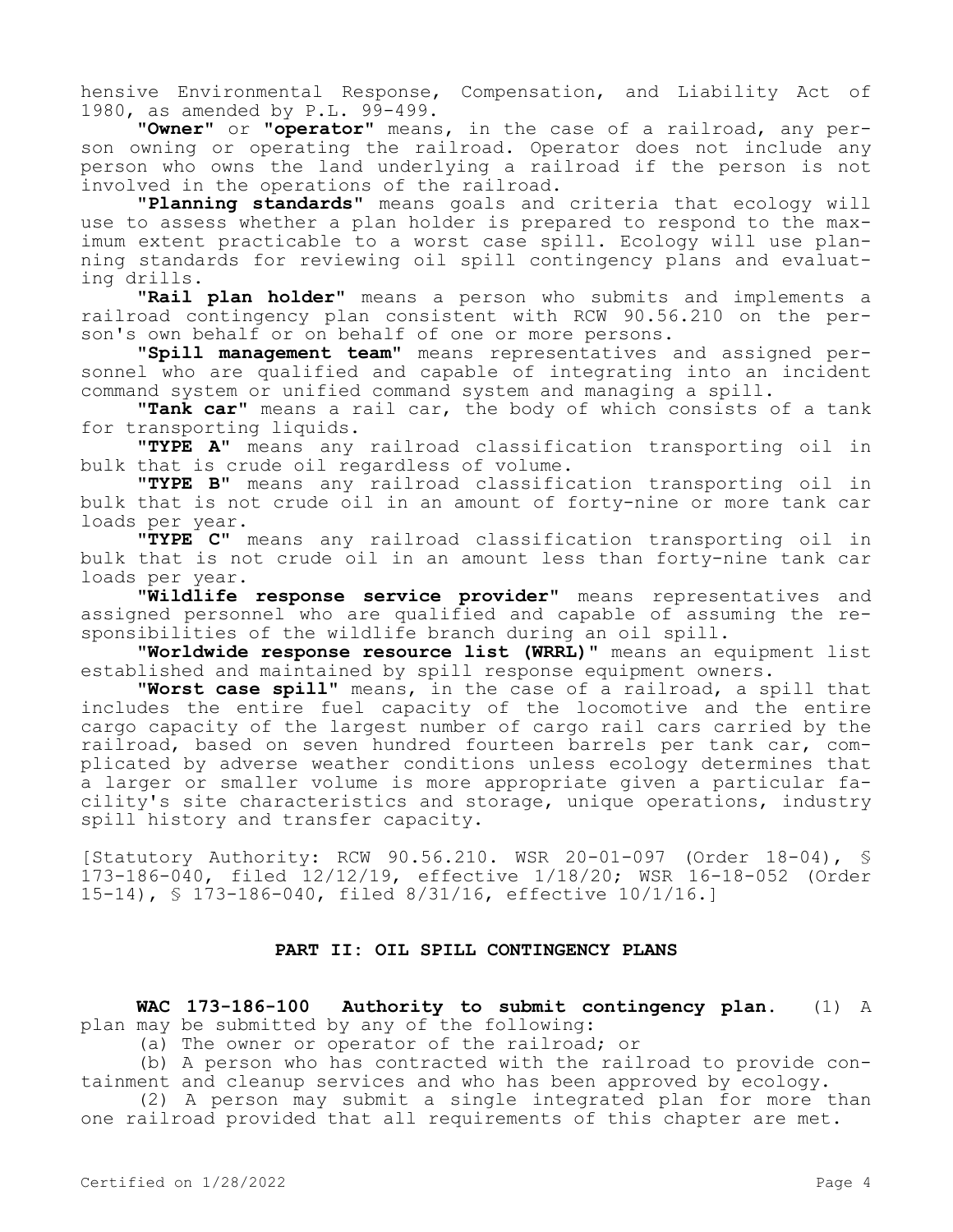(3) A contingency plan prepared for an agency of the federal government or another state that satisfies the requirements of this chapter may be accepted by ecology.

[Statutory Authority: RCW 90.56.210. WSR 16-18-052 (Order 15-14), § 173-186-100, filed 8/31/16, effective 10/1/16.]

**WAC 173-186-110 Submitting a railroad contingency plan.** (1) The rail plan holder shall submit one hard copy and electronic copy of the plan and all appendices.

(2) Once the initial plan is approved, rail plan holders shall resubmit their plans to ecology every five years for review and approval.

(3) Ecology will maintain mailing address and electronic submittal instructions on the agency website.

[Statutory Authority: RCW 90.56.210. WSR 20-01-097 (Order 18-04), § 173-186-110, filed 12/12/19, effective 1/18/20; WSR 16-18-052 (Order 15-14), § 173-186-110, filed 8/31/16, effective 10/1/16.]

**WAC 173-186-120 Phase-in dates for this chapter.** (1) This section applies to those plan holders who, on the effective date of this chapter, have approved or conditionally approved plans. Each update must contain all necessary content and meet the requirements of this chapter.

(2) Existing approved railroads defined as Type A shall within eighteen months after the effective date of this chapter submit updates for:

(a) Binding agreement (WAC 173-186-210).

(b) Contingency plan general content - Notification information relating to SMTs, WRSPs, contracts or other approved documents, personnel listed in ICS roles in an organizational table, and description of type and frequency of training (WAC 173-186-220).

(c) Contingency plan general content - Reference to an incident management handbook or detailed description of planning process (WAC 173-186-220).

(d) Contingency plan general content - List of resources at risk considering water column and benthic species and habitat, identification of waterways depth and response options based on those factors. (WAC 173-186-220). This update will be met through planned updates to the geographic response plans which are developed as annexes to the Northwest Area Contingency Plan.

(e) Field document - Notification form (WAC 173-186-230).

(f) Nonfloating oils planning standard (WAC 173-186-330).

(g) Meet the requirements for access to equipment and personnel to support initial wildlife assessment, wildlife deterrence, and mobile field stabilization assets (WAC 173-186-370).

(h) Drill types and frequency (WAC 173-186-510 and 173-186-530).

(3) For existing approved railroads defined as Type B, shall within eighteen months after the effective date of this chapter submit updates for:

(a) Binding agreement (WAC 173-186-602).

(b) Contingency plan general content - Reference to an incident management handbook or detailed description of planning process (WAC 173-186-603).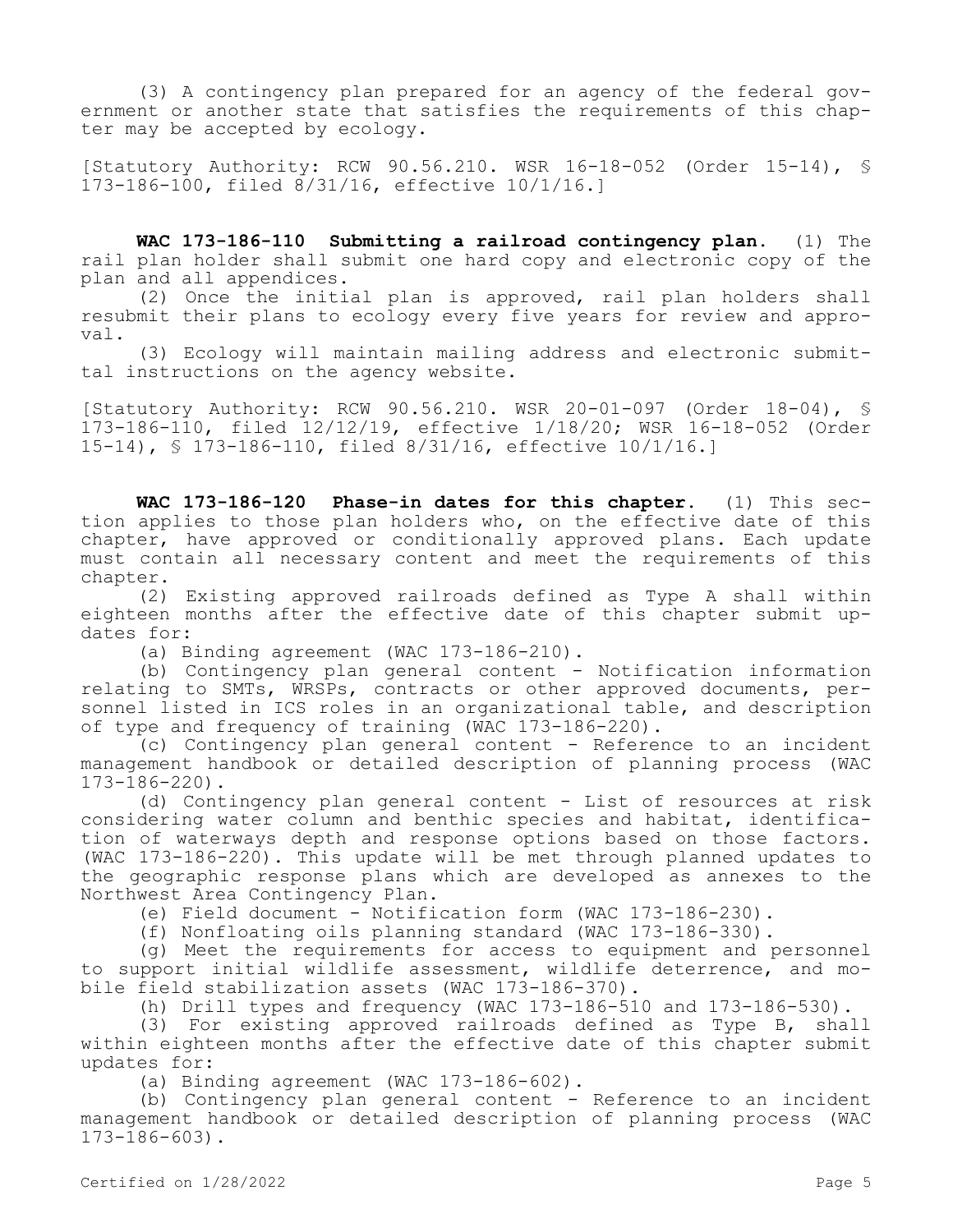(c) Contingency plan general content - Notification information relating to SMTs, WRSPs, personnel listed in ICS roles in an organizational table, and description of type and frequency of training dependent of ICS position (WAC 173-186-603).

(d) Contingency plan general content - List of resources at risk considering water column and benthic species and habitat, identification of waterway depth and response option based on those factors. (WAC 173-186-603). This update will be met through planned updates to the geographic response plans which are developed as annexes to the Northwest Area Contingency Plan.

(e) Field document - Notification form (WAC 173-186-604).

(f) Drills (WAC 173-186-800 and 173-186-810).

(4) For existing approved railroads defined as Type C, within eighteen months of the effective date of this rule:

(a) Send a letter to ecology stating that the plan is complete and still meets all requirements; or

(b) Update the plan with any missing required information.

(5) Final plan updates will be given a thirty day public review and comment period. Ecology will approve, disapprove, or conditionally approve the plan update no later than sixty-five days from the update submittal date.

[Statutory Authority: RCW 90.56.210. WSR 20-01-097 (Order 18-04), § 173-186-120, filed 12/12/19, effective 1/18/20; WSR 16-18-052 (Order 15-14), § 173-186-120, filed 8/31/16, effective 10/1/16.]

**WAC 173-186-130 Annual plan maintenance.** At least once annually, rail plan holders shall review the entire plan for accuracy and either:

(1) Update and submit the amended page(s) of the plan to ecology for review and approval; or

(2) If no plan changes are needed, provide a letter to ecology confirming that the existing plan is still accurate.

[Statutory Authority: RCW 90.56.210. WSR 16-18-052 (Order 15-14), § 173-186-130, filed 8/31/16, effective 10/1/16.]

**WAC 173-186-140 Significant changes to approved plans.** (1) At any point during the five year approval period, if there is a temporary or permanent significant change in the personnel or response equipment described in the plan, the rail plan holder shall:

(a) Notify ecology in writing within twenty-four hours of the change; and

(b) Provide both a schedule for the prompt return of the plan to full operational status and a proposal for any backfill to compensate for the temporary significant change. This proposal shall be reviewed and approved by ecology.

(2) Changes which are considered significant include:

(a) Loss of equipment that results in being out of compliance with any planning standard;

(b) Movement of greater than ten percent of available boom, storage, recovery, in situ burn or shoreline cleanup equipment out of the home base as depicted on the worldwide regional response list (WRRL);

(c) Transfers of equipment to support spill response for out-ofregion spills;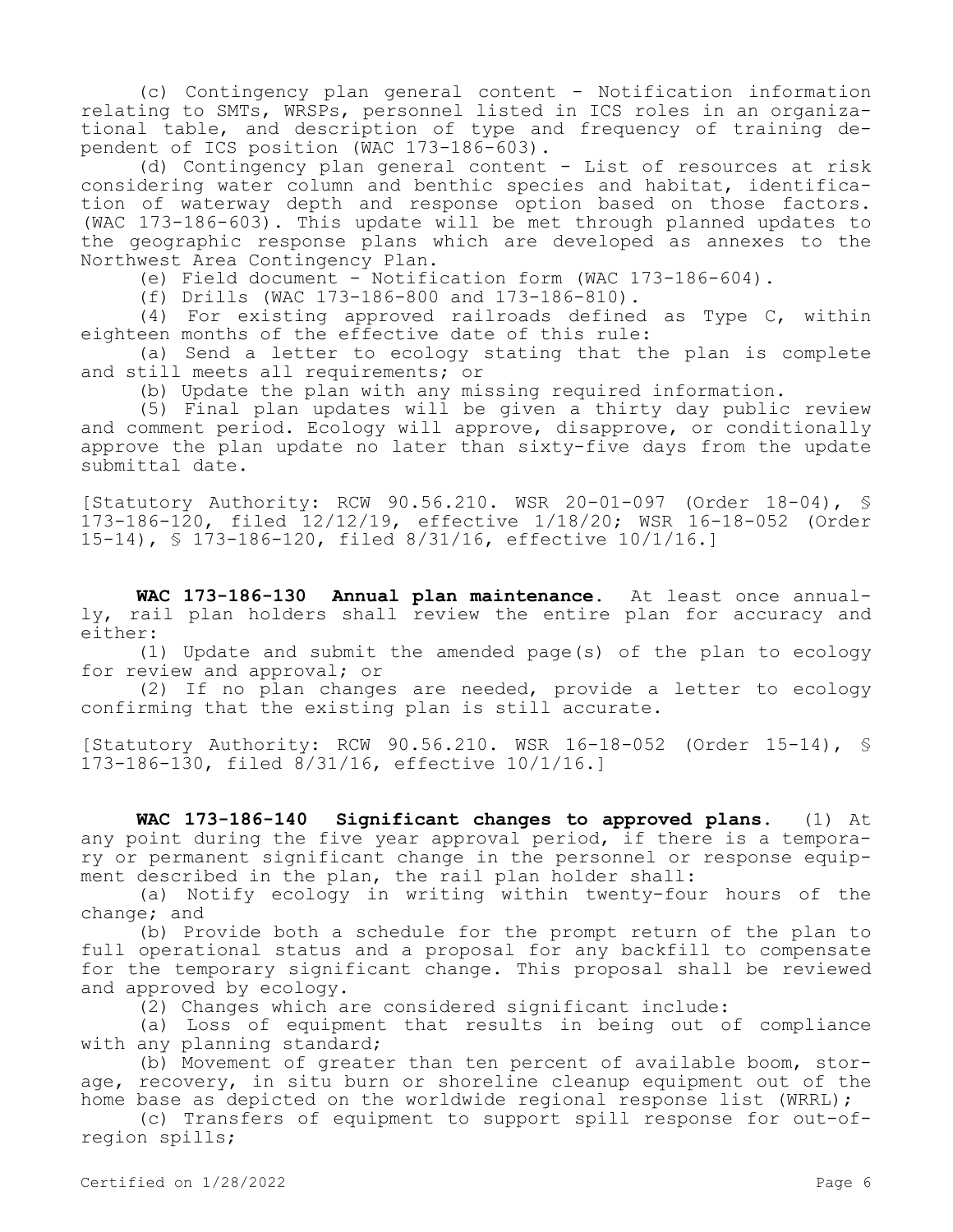(d) Permanent loss of initial response personnel listed in command and general staff incident command system (ICS) positions provided in the plan;

(e) Permanent loss of personnel designated as the binding agreement signer;

(f) Changes in the oil types handled; permanent changes in storage capacity; changes in handling or transporting of an oil product;

(g) Changes in equipment ownership if used to satisfy a rail plan holder planning standard; or

(h) Modification or discontinuation of any mutual aid, letter of intent or contract or letter of agreement.

(3) Notification by facsimile or email will be considered written notice.

(4) Failure to report significant changes in the plan could result in the loss of plan approval.

(5) If the proposed change to the plan is to be made permanent, the rail plan holder then shall have thirty calendar days from notification to ecology to distribute the amended page(s) of the contingency plan to ecology for review and approval.

(6) If ecology finds that, as a result of a change, the plan no longer meets approval criteria; ecology may place the plan into conditional approval or disapprove the plan.

[Statutory Authority: RCW 90.56.210. WSR 20-01-097 (Order 18-04), § 173-186-140, filed 12/12/19, effective 1/18/20; WSR 16-18-052 (Order 15-14), § 173-186-140, filed 8/31/16, effective 10/1/16.]

**WAC 173-186-150 Post-spill review and documentation procedures.**  Rail plan holders are required to conduct post-spill review procedures to review both the effectiveness of the plan and make plan improvements. Debriefs with ecology and other participating agencies and organizations may be appropriate if unified command has been established during a spill, and are required when significant plan updates are identified or significant lessons can be recorded and implemented.

[Statutory Authority: RCW 90.56.210. WSR 16-18-052 (Order 15-14), § 173-186-150, filed 8/31/16, effective 10/1/16.]

**WAC 173-186-160 Plan implementation procedures.** Every rail plan holder is required to implement the ecology approved plan in any response to an oil spill and drill. A decision to use a different plan shall first be approved by the state and federal on-scene coordinators.

[Statutory Authority: RCW 90.56.210. WSR 20-01-097 (Order 18-04), § 173-186-160, filed 12/12/19, effective 1/18/20.]

**WAC 173-186-170 Inspection of records.** Ecology may verify compliance with this chapter by examining:

- (1) Training and equipment maintenance records;
- (2) Drill records;
- (3) Accuracy of call-out and notification lists;
- (4) Spill management team lists;
- (5) ICS forms;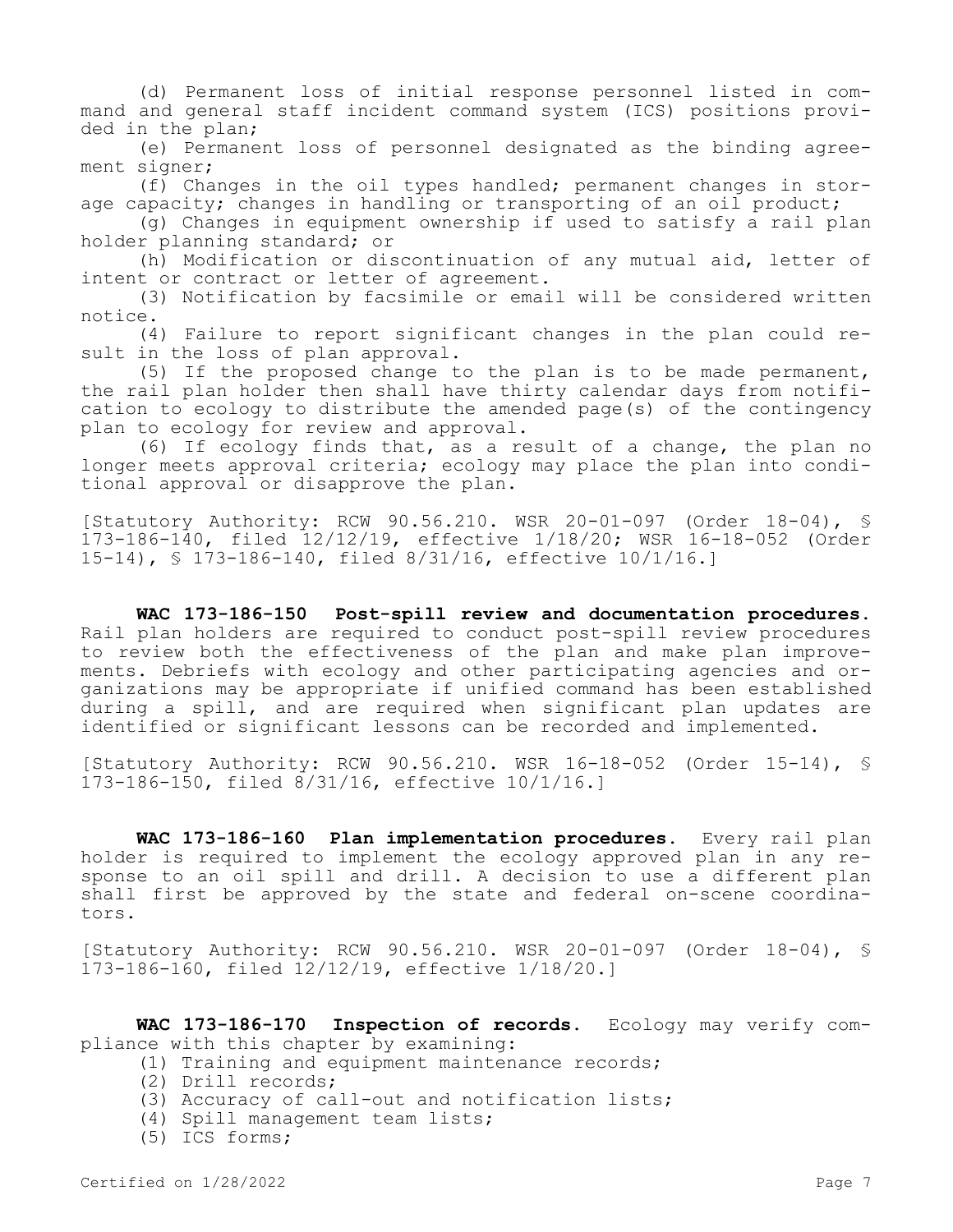- (6) Waste disposal records; and
- (7) Post-spill reviews and other records on lessons learned.

[Statutory Authority: RCW 90.56.210. WSR 20-01-097 (Order 18-04), § 173-186-170, filed 12/12/19, effective 1/18/20.]

**WAC 173-186-180 Enforcement—Noncompliance.** (1) If an owner or operator of a railroad, a person, or rail plan holder is unable to comply with an approved contingency plan or otherwise fails to comply with requirements of this chapter, ecology may, at its discretion:

(a) Place conditions on plan approval.

(b) Require additional drills to demonstrate effectiveness of the plan.

(c) Revoke the approval status.

(2) Approval of a plan by ecology does not constitute an express assurance regarding the adequacy of the plan nor constitute a defense to liability imposed under state law.

(3) Any violation of this chapter may be subject to enforcement and penalty sanctions.

(4) Ecology may assess a civil penalty of up to one hundred thousand dollars against any person who is in violation of this chapter. Each day that a railroad is in violation of this chapter shall be considered a separate violation.

(5) Any person found guilty of willfully violating any of the provisions of this chapter, or any final written orders or directive of ecology or a court shall be deemed guilty of a gross misdemeanor and upon conviction shall be punished by a fine of up to ten thousand dollars and costs of prosecution, or by imprisonment in the county jail for not more than one year, or by both such fine and imprisonment in the discretion of the court. Each day upon which a willful violation of the provisions of this chapter occurs may be deemed a separate and additional violation.

[Statutory Authority: RCW 90.56.210. WSR 20-01-097 (Order 18-04), § 173-186-180, filed 12/12/19, effective 1/18/20.]

**WAC 173-186-190 Severability.** If any provision of this chapter is held invalid, the remainder of the chapter is not affected.

[Statutory Authority: RCW 90.56.210. WSR 20-01-097 (Order 18-04), § 173-186-190, filed 12/12/19, effective 1/18/20.]

# **PART III: OIL SPILL CONTINGENCY PLANS FOR TYPE A RAILROADS**

# **Section A—Contingency Plan Format, Content and Implementation**

**WAC 173-186-200 Contingency plan format requirements.** (1) Rail plan holders shall format and maintain plans to maximize their usefulness during a spill. Information shall be readily accessible and plans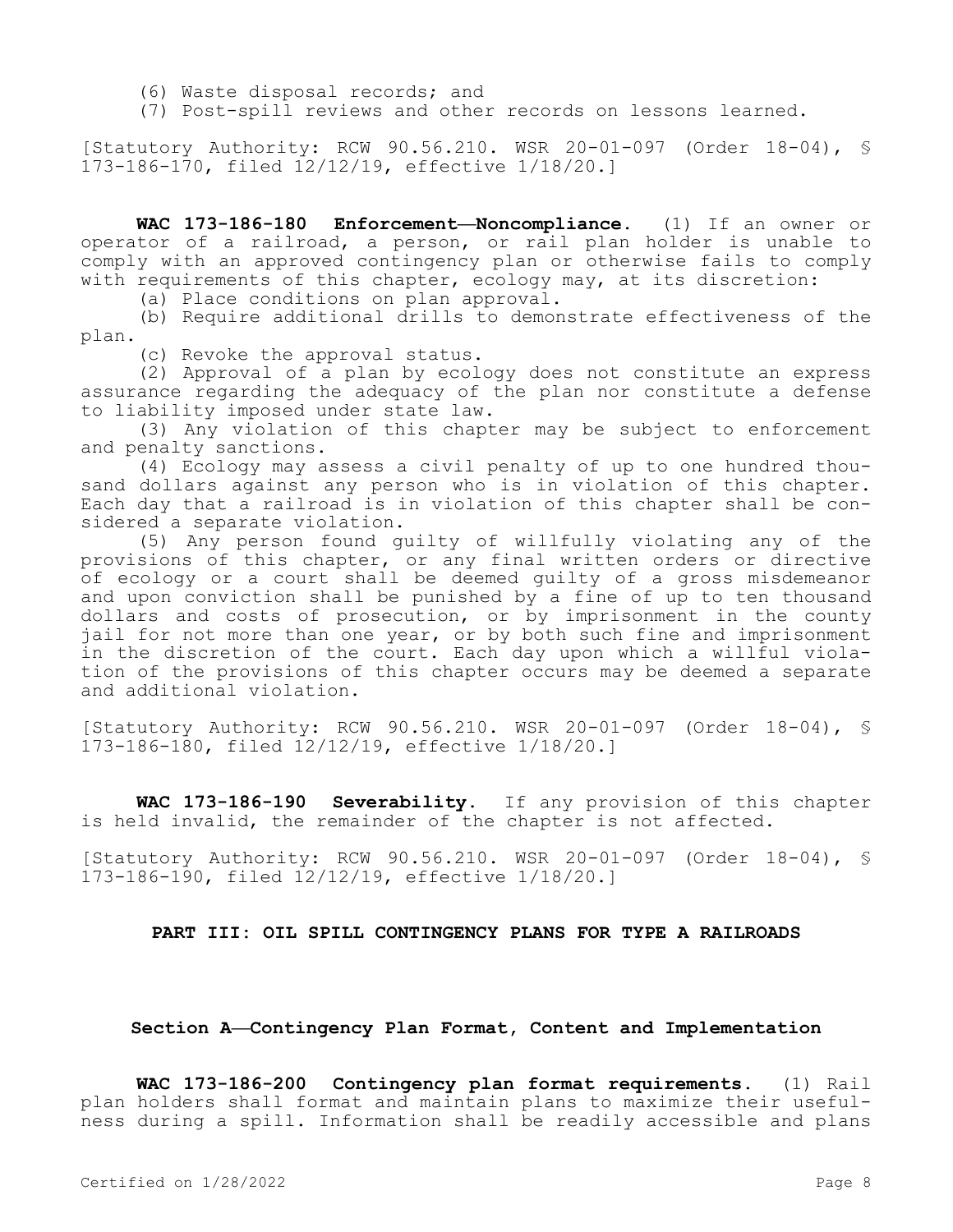shall contain job aids, diagrams and checklists for maximum utility. Plans shall be formatted to allow replacement of pages with revisions without requiring replacement of the entire plan.

(2) Plans shall be divided into a system of numbered, tabbed chapters, sections and annexes/appendices. Each plan shall include a detailed table of contents based on chapter, section, and annex/appendix numbers and titles, as well as tables and figures.

(3) Where provided by ecology, an easy-to-use boilerplate plan for rail plan holders may be used.

[Statutory Authority: RCW 90.56.210. WSR 16-18-052 (Order 15-14), § 173-186-200, filed 8/31/16, effective 10/1/16.]

**WAC 173-186-210 Binding agreement.** (1) Each plan shall contain a written agreement binding the contingency plan submitter to its use. The person(s) signing the agreement shall be authorized to make expenditures to implement the requirements in subsection (2) of this section. Form number ECY 070 612 may be used. The binding agreement shall be signed by:

(a) An authorized owner, or operator, or a designee with authority to bind the owners and operators of the facilities or vessels covered by the plan;

(b) An authorized representative(s) of a company contracted to the vessel or facility and approved by ecology to provide containment and clean-up services.

(2) The agreement is submitted with the plan and will include the name, address, phone number, email address, and website of the submitting party. The signator will:

(a) Verify acceptance of the plan and commit to a safe and immediate response to spills and to substantial threats of spills that occur in, or could impact Washington waters or Washington's natural, cultural, and economic resources;

(b) Commit to having an incident commander in the state within six hours after notification of a spill;

(c) Commit to the implementation and use of the plan during a spill and substantial threat of a spill, and to the training of personnel to implement the plan;

(d) Verify authority and capability to make necessary and appropriate expenditures in order to implement plan provisions; and

(e) Commit to working in unified command within the incident command system to ensure that all personnel and equipment resources necessary to the response will be called out to cleanup the spill safely and to the maximum extent practicable.

[Statutory Authority: RCW 90.56.210. WSR 20-01-097 (Order 18-04), § 173-186-210, filed 12/12/19, effective 1/18/20; WSR 16-18-052 (Order 15-14), § 173-186-210, filed 8/31/16, effective 10/1/16.]

**WAC 173-186-220 Contingency plan general content.** (1) Contingency plans shall include all of the content and meet all the requirements in this section.

(2) In Washington state, the Northwest Area Contingency Plan (NWACP) serves as the statewide master oil and hazardous substance contingency plan required by RCW 90.56.060. Rail plan holders shall write plans that refer to and are consistent with the NWACP.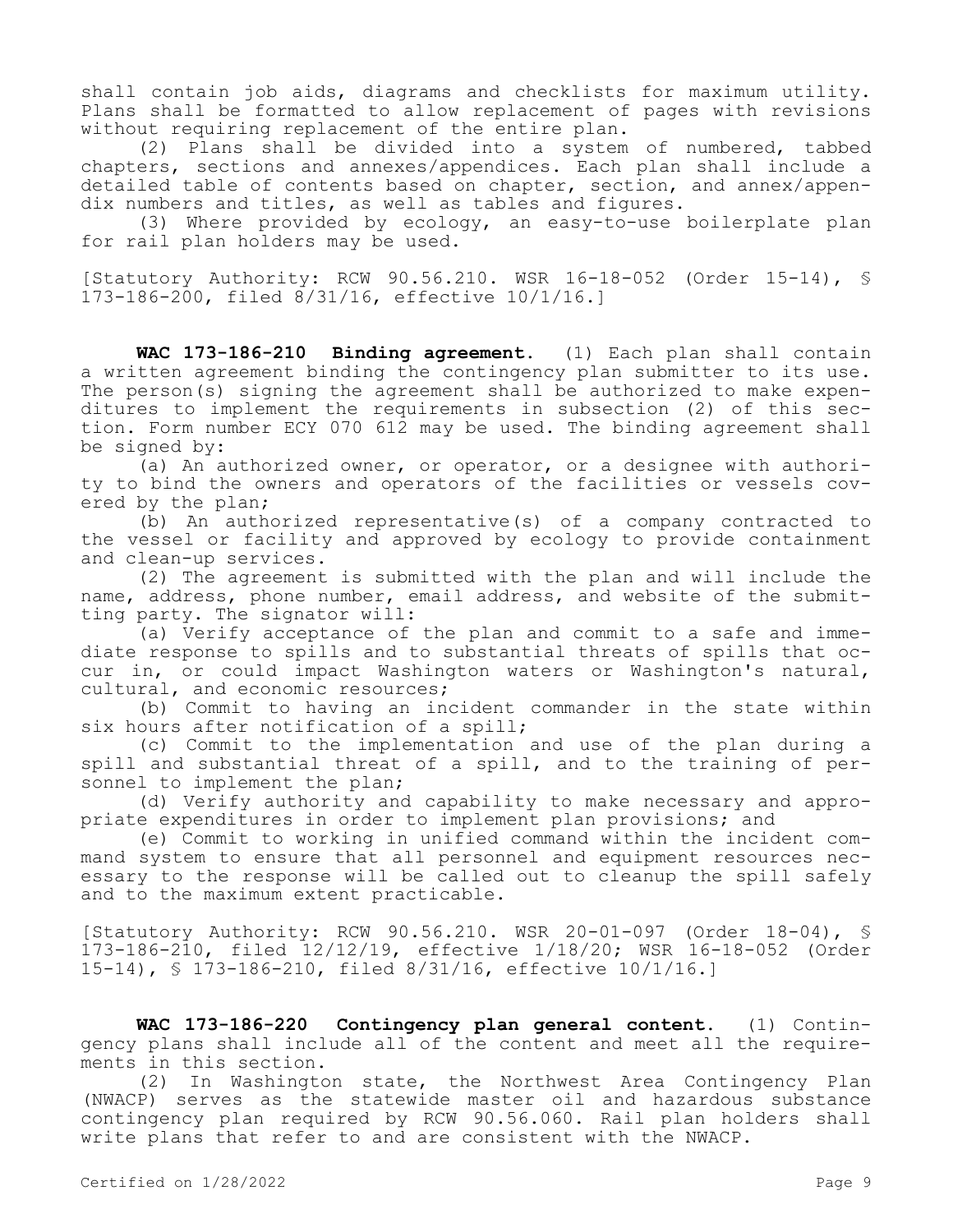(3) All contingency plans shall include the following:

(a) Each plan shall state the name, location, type and address of the facility and the federal or state requirements intended to be met by the plan.

(b) Each plan shall state the size of the worst case spill volume. If oil handling operations vary on different rail routes, more than one worst case spill volume may be submitted to ecology for consideration.

(c) Each plan shall have a log sheet to record revisions and updates to the plan. The log sheet shall identify each section amended, including the date and page of the amendment and the name of the authorized person making the change.

(d) Each plan shall have a table of contents and a cross-reference table reflecting the locations in the plan of each component required by this chapter.

(e) Each plan shall provide a list and map of expected rail routes in Washington and a description of the operations covered by the plan, including locations where fueling occurs and an inventory of above ground storage tanks and the tank capacities.

An inventory of above ground storage tanks and tank capacities is not required if the total above ground storage capacity from containers with capacity of at least fifty-five gallons is less than one thousand three hundred twenty gallons.

(f) Each plan shall list all oil cargo transported, including region of origin, oil types, physical properties, and health and safety hazards of the oil cargo. A safety data sheet (SDS) or equivalent information may satisfy some of these requirements; the plan shall identify where the SDS or equivalent is kept for emergency response use.

(g) Each plan shall include contact information for the PRC, SMT, and WRSP resources contracted to meet plan holder planning standards. Contact information must include the name, address, twenty-four-hour phone number, or other means of contact at any time of the day.

(i) A contract or letter summarizing the terms of the contract signed by the PRC, SMT, or WRSP, shall be included in the plan. If the entire contract is not submitted, that document shall be available for inspection, if requested by ecology.

(ii) For mutual aid agreements that a rail plan holder relies on to meet the planning standards, the plan shall include a copy of the agreement and describe the terms of that document in the plan.

(h) Each plan shall contain information on the personnel (including contract personnel) who will be available to manage an oil spill response. This includes:

(i) An organizational diagram depicting the chain of command for the SMT for a worst case spill.

(ii) For the purpose of ensuring depth of the SMT, a table detailing the names of personnel to fill the following ICS roles or the name of the SMT contracted to fill the roles. Named personnel may be listed a maximum of two times. Personnel filling key roles do not need to be a resident in Washington state.

| <b>ICS Position</b>                     | Name | <b>Name</b> | <b>Name</b> |
|-----------------------------------------|------|-------------|-------------|
| Responsible party incident<br>commander |      |             |             |
| Public information officer              |      |             |             |
| Liaison officer                         |      |             |             |
| Safety officer                          |      |             |             |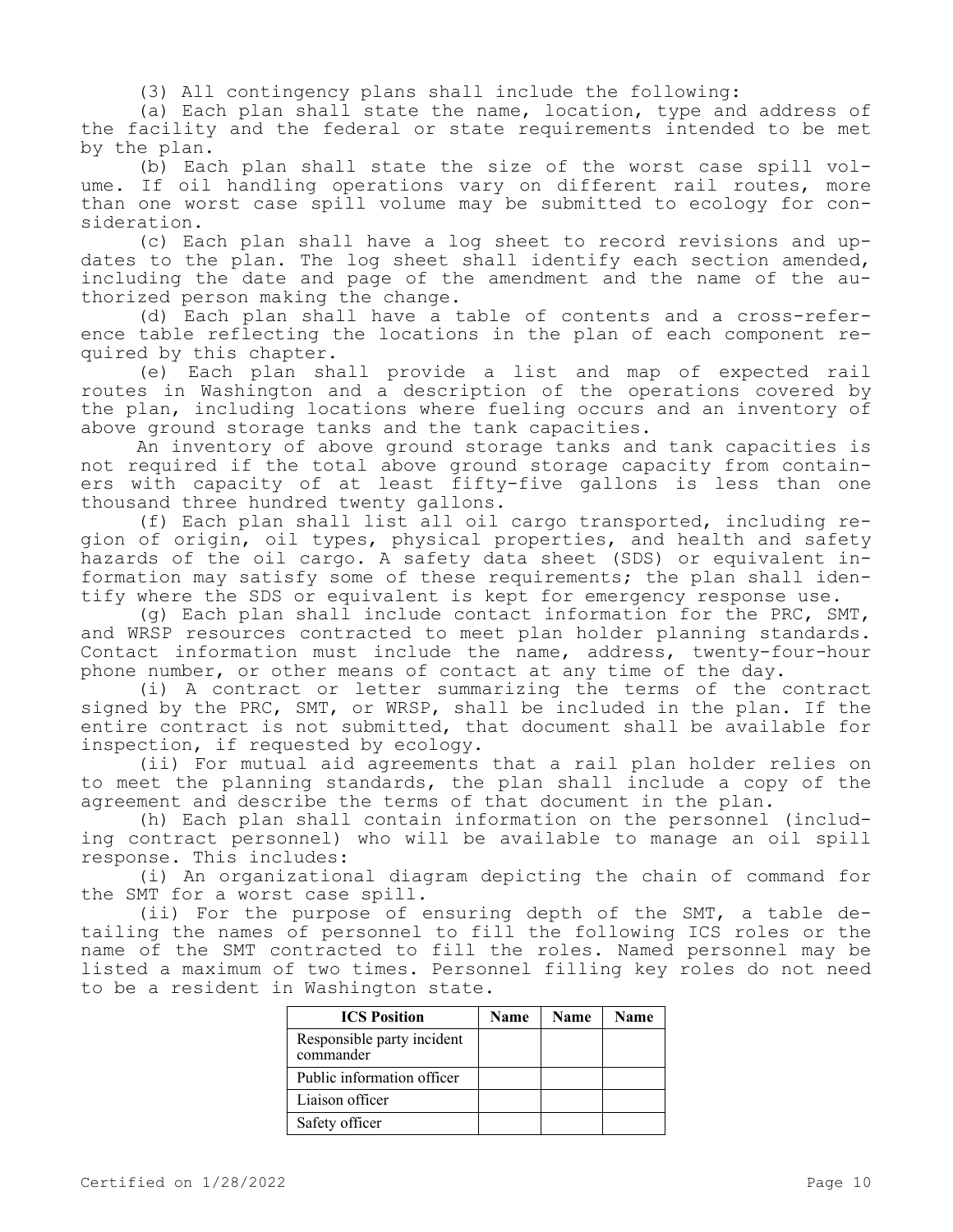| <b>ICS Position</b>               | <b>Name</b> | <b>Name</b>  | <b>Name</b> |
|-----------------------------------|-------------|--------------|-------------|
| Operations section chief          |             |              |             |
| Planning section chief            |             |              |             |
| Finance section chief             |             |              |             |
| Logistics section chief           |             |              |             |
| Situation unit leader             |             | X            | X           |
| Resources unit leader             |             | X            | X           |
| Documentation unit leader         |             | X            | X           |
| Environmental unit leader         |             | $\mathbf{X}$ | X           |
| Air operations branch<br>director |             | X            | X           |

#### X = Not required

The plan must identify incident commanders, if located out-ofstate, that could arrive in state by six hours to form unified command. If a response contractor or SMT is used to fill positions, they must have an approved application on file with the state and they must agree in writing, either through contract or other approvable means, to staff the positions. In this case, the name of the contractor or SMT may be used in the table rather than an individual.

If the entire contract for additional SMT support is not included in the plan, that document shall be made available for inspection, if requested by ecology.

(iii) A detailed description of the planning process or a reference to the incident management handbook with planning process descriptions and meeting agendas. A job description for each spill management position or a reference to the incident management handbook with position descriptions; except if the rail plan holder follows without deviation the planning process or job descriptions contained in the NWACP. If the planning process or job descriptions are consistent with those contained in the NWACP, then the rail plan holder may reference the NWACP rather than repeat the information.

(iv) Include a description of the type and frequency of training that the spill management team receives, which shall include at a minimum, dependent on the position, ICS, NWACP policies, use and location of geographic response plans (GRPs), the contents of the plan and worker health and safety. New employees shall complete the training program prior to being assigned job responsibilities which require participation in emergency response situations.

(i) Each plan shall include procedures for immediately notifying appropriate parties that a spill or a substantial threat of a spill has occurred. The procedures shall establish a clear order of priority for immediate notification and include:

(i) A list of the names and phone numbers of required notifications to government agencies, response contractors and spill management team members. The notification section shall include names and phone numbers, except that the portion of the list containing internal call down information need not be included in the plan, but shall be available for review by ecology upon request and verified during spills and drills.

(ii) Identify the central reporting office or individuals responsible for implementing the notification process.

(iii) A form to document those notifications.

(j) Each plan shall contain the procedures to track and account for the entire volume of oil recovered and oily wastes generated and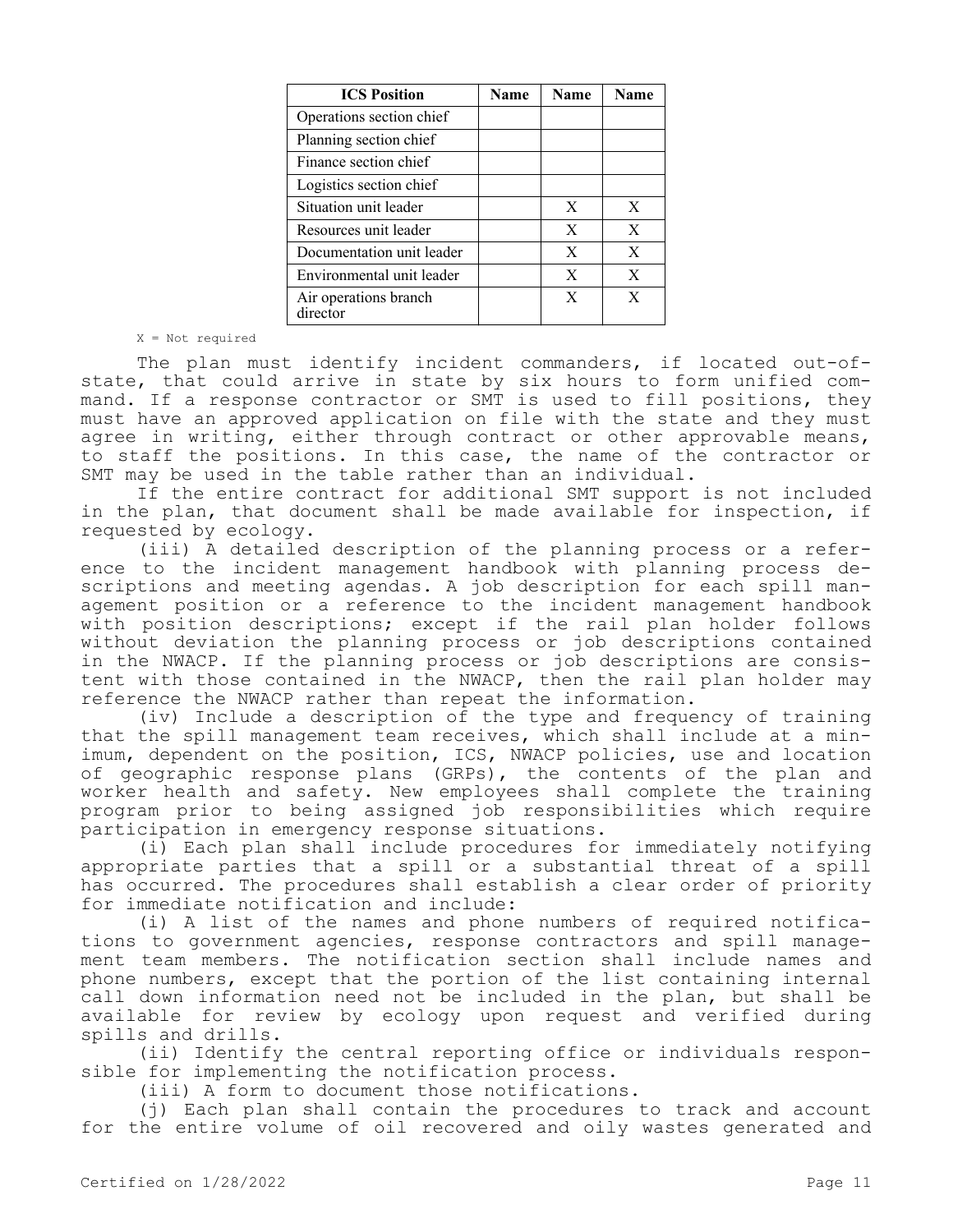disposed of during spills. The responsible party shall provide waste disposal records to ecology upon request.

(k) Each plan shall state how an oil spill will be assessed for determining product type, potential spill volume, and environmental conditions including tides, currents, weather, river speed and initial trajectory as well as a safety assessment including air monitoring.

(i) Each plan shall list procedures that will be used to confirm the occurrence, and estimate the quantity and nature of the spill. An updated notification report is required if the initially reported estimated quantity or the area extent of the contamination changes significantly. Rail plan holders and responsible parties are required to document their initial spill actions and the plan shall include the forms that will be used for such documentation.

(ii) The plan shall contain a checklist that identifies significant steps used to respond to a spill, listed in a logical progression of response activities.

(l) Each plan shall include a description of the methods to be used to promptly assess spills with the potential to impact groundwater, including contact information in the plan for resources typically used to investigate, contain and remediate/recover spills to groundwater.

(m) Each plan shall include concise procedures to manage oil spill liability claims of damages to persons or property, public or private, for which a responsible party may be liable.

(n) Each plan shall include a description of the sensitive areas and a description of how environmental protection will be achieved, including containment, enhanced collection and diversion tactics.

(i) The plan shall include information on natural, cultural and economic resources, coastal and aquatic habitat types and sensitivity by season, breeding sites, presence of state or federally listed endangered or threatened species, and presence of commercial and recreational species, physical geographic features, including relative isolation of coastal regions, beach types, and other geological characteristics; public beaches, water intakes including both drinking and agricultural water supplies, private and public wells that supply drinking water, and marinas; shellfish resources, significant economic resources and vulnerable populations to be protected in the geographic area covered by the plan.

(ii) Identification of sensitive resources will not be limited to surface and shoreline species at risk from floating oil spills but will also consider water column and benthic species at risk from sunken, submerged, or nonfloating oil spills. Identification of waterway depths, water density, sediment load, sea floor or river bottom types, and response options based on those factors and risks from nonfloating oil spills.

(iii) The GRPs have been developed to meet these requirements and plans may refer to the NWACP to meet these requirements. If railroad facilities occur in areas where descriptions of the sensitive areas and a description of how environmental protection will be achieved do not exist, railroad plan holders will submit summary descriptions of the sensitive areas and prepare booming strategy "control points" for waterways in the vicinity of the railroad tracks.

(o) Each plan shall identify potential initial command post locations.

(p) Each plan shall contain a description of how the rail plan holder meets each applicable planning standard in Section C of this chapter.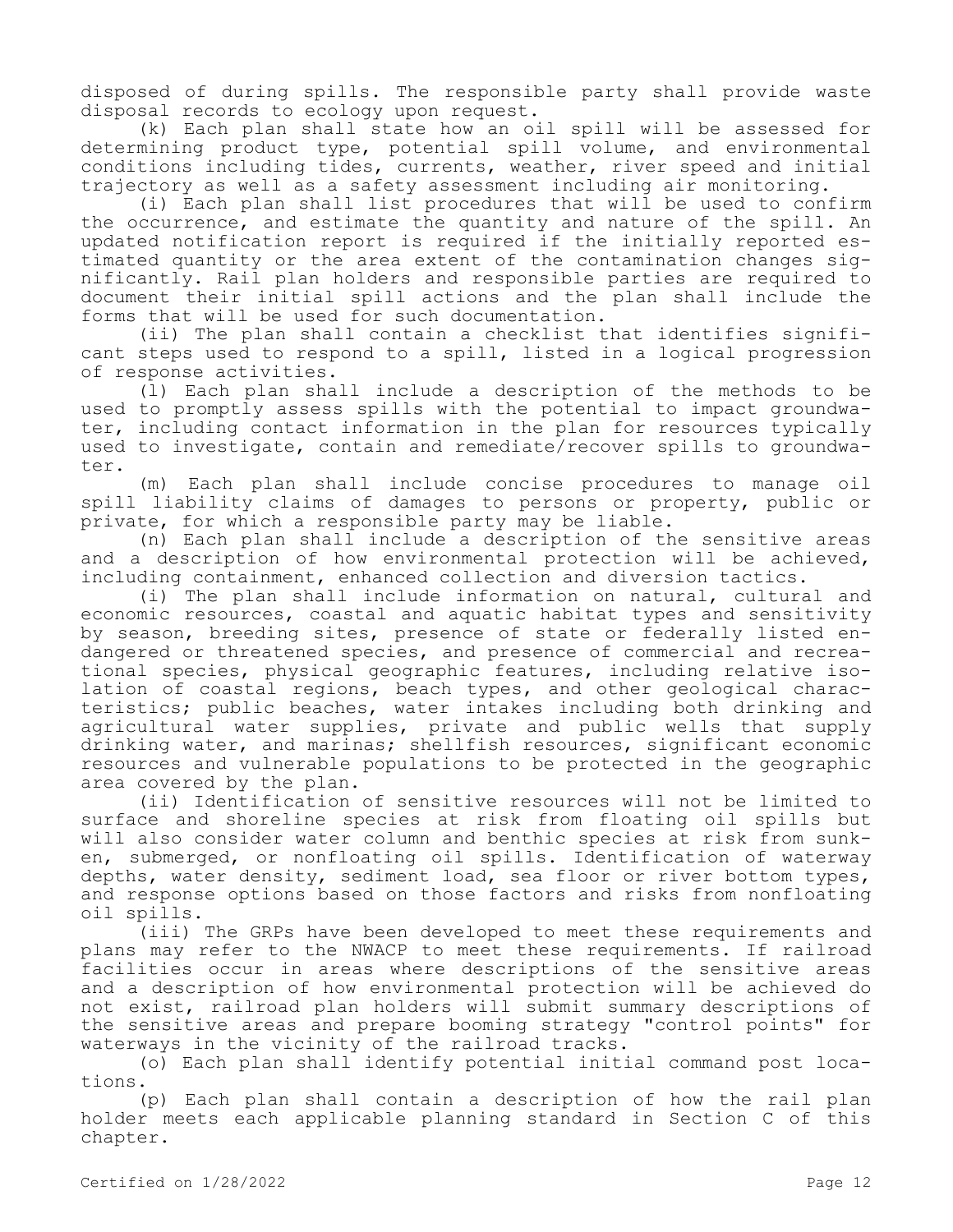[Statutory Authority: RCW 90.56.210. WSR 20-01-097 (Order 18-04), § 173-186-220, filed 12/12/19, effective 1/18/20; WSR 16-18-052 (Order 15-14), § 173-186-220, filed 8/31/16, effective 10/1/16.]

**WAC 173-186-230 Field document.** (1) Each plan shall contain a field document which lists time critical information for the initial emergency phase of a spill or a substantial threat of a spill. The owner or operator of the railroad shall make the field document available to personnel who participate in oil handling operations and shall keep the field document in key locations for use during an initial response. The locations where field documents are kept shall be listed in the plan.

(2) At a minimum, the field document shall contain:

(a) Procedures to detect, assess and document the presence and size of a spill;

(b) Spill notification procedures including a form to document them when made; and

(c) The checklist that identifies significant steps used to respond to a spill, listed in a logical progression of response activities.

[Statutory Authority: RCW 90.56.210. WSR 20-01-097 (Order 18-04), § 173-186-230, filed 12/12/19, effective 1/18/20; WSR 16-18-052 (Order 15-14), § 173-186-230, filed 8/31/16, effective 10/1/16.]

# **Section B—Planning Standards**

**WAC 173-186-300 Planning standards.** (1) Ecology shall apply a planning standard when determining the ability of a rail plan holder to meet the requirements of these regulations. The planning standards described in this chapter do not constitute cleanup standards nor response standards that must be met by the holder of a contingency plan. Failure to remove a discharge within the time periods set out in this chapter does not constitute failure to comply with a contingency plan, for purposes of this section or for the purpose of imposing administrative, civil, or criminal penalties under any other law.

In an actual spill event, initial deployment shall be guided by safety considerations. The responsible party shall address the entire volume of an actual spill regardless of the planning standards.

(2) Ecology will use the procedures described in WAC 173-182-345 and 173-182-348 to evaluate recovery capability required in these planning standards.

[Statutory Authority: RCW 90.56.210. WSR 16-18-052 (Order 15-14), § 173-186-300, filed 8/31/16, effective 10/1/16.]

**WAC 173-186-310 Equipment planning standards.** (1) The equipment necessary to address the worst case spill volume is brought to an incident over a period of time. The methodology to determine this is described in WAC 173-186-380 and 173-186-400. The spreadsheet referred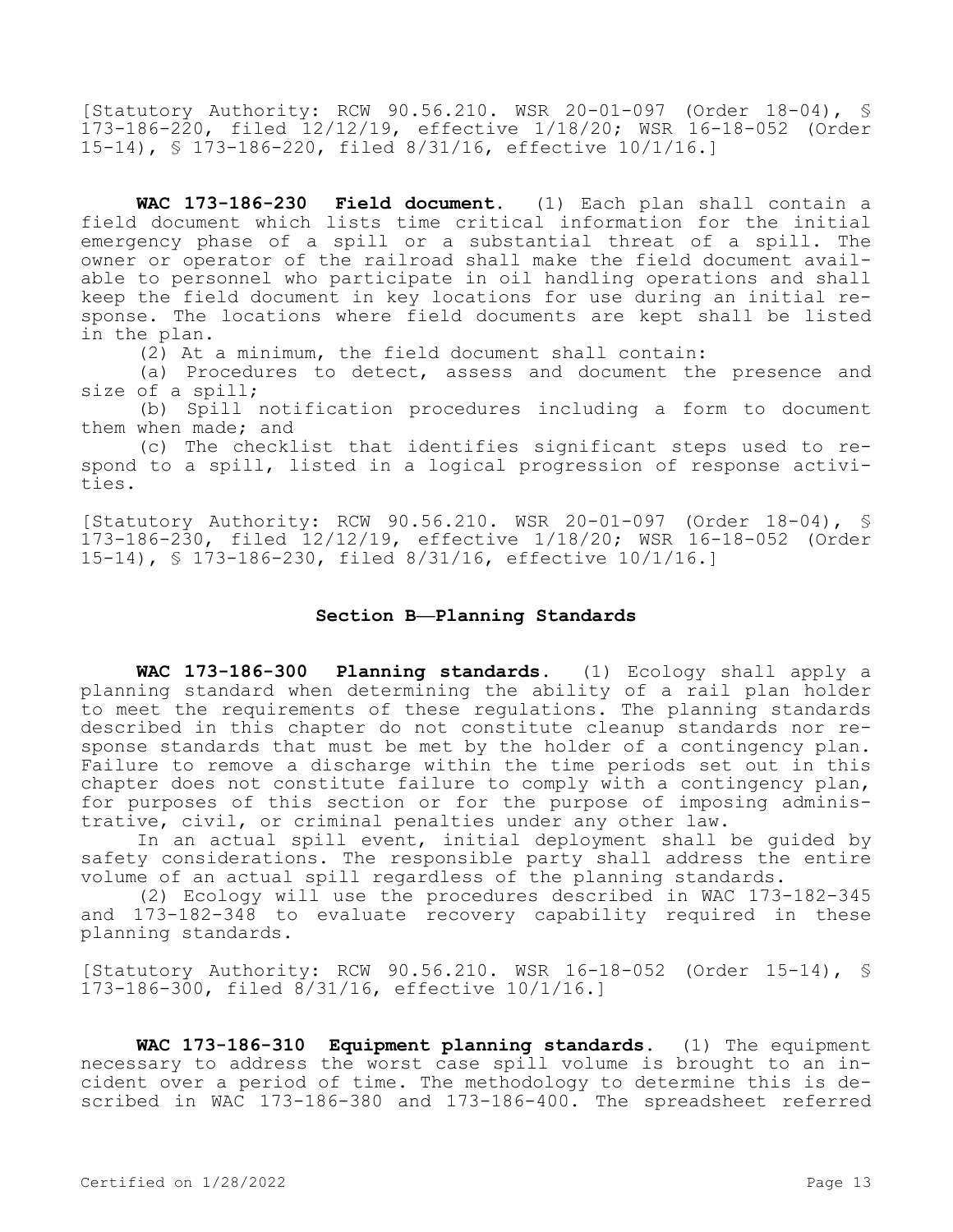to in WAC 173-186-380 will be used to demonstrate compliance with these equipment requirements.

(2) The following planning points shall be used to calculate the equipment access and timelines, as applicable to the plan holder. There shall be at least one planning point for each plan. If rail operates in an area where a planning point does not exist, ecology will develop one or more planning points during the plan review process.

|                                                 | Within a five mile radius<br>of a point at Latitude/ |
|-------------------------------------------------|------------------------------------------------------|
| Location                                        | Longitude                                            |
| Bellingham                                      | $48^{\circ}45'7.003''N,$<br>122°29'2.115"W           |
| Mukilteo/Everett                                | 47°58'15.401"N,<br>122°13'44.976"W                   |
| Seattle                                         | 47°35'32.642"N,<br>122°19'49.044"W                   |
| Tacoma                                          | 47°14'39.119"N,<br>122°24'23.921"W                   |
| Centralia/Chehalis                              | 46°41'26.620"N,<br>122°58'9.712"W                    |
| Longview/Kelso                                  | 46°9'15.778"N,<br>122°54'57.501"W                    |
| Aberdeen                                        | 46°58'32.008"N,<br>123°48'33.378"W                   |
| Vancouver                                       | 45°40'29.530"N,<br>122°41'31.781"W                   |
| Coulee City                                     | 47°36'38.209"N,<br>119°17'43.416"W                   |
| Tri-Cities (Kennewick)                          | 46°12'34.024"N,<br>119°6'14.065"W                    |
| Colfax                                          | 46°52'38.350"N,<br>117°21'10.692"W                   |
| Clarkston                                       | 46°25'53.599"N,<br>117°3'25.114"W                    |
| Spokane                                         | 47°39'57.991"N,<br>117°23'24.746"W                   |
| Colville                                        | 48°38'18.875"N,<br>118°4'48.810"W                    |
| Pend Oreille/Colville<br><b>National Forest</b> | 48°45'54.659"N,<br>117°24'9.704"W                    |
| Okanogan                                        | 48°21'52.386"N,<br>119°34'28.344"W                   |
| Wenatchee                                       | 47°27'16.949"N,<br>120°20'0.204"W                    |
| Yakima/Union Gap                                | 46°32'1.385"N,<br>120°28'23.376"W                    |
| Moses Lake                                      | 47°6'41.058"N,<br>119°17'0.334"W                     |
| Bingen                                          | 45°43'15.298"N,<br>121°29'4.066"W                    |

(3) All rail plan holders shall demonstrate access to the equipment in the table below within the time frames identified based on the areas rail plan holders operate.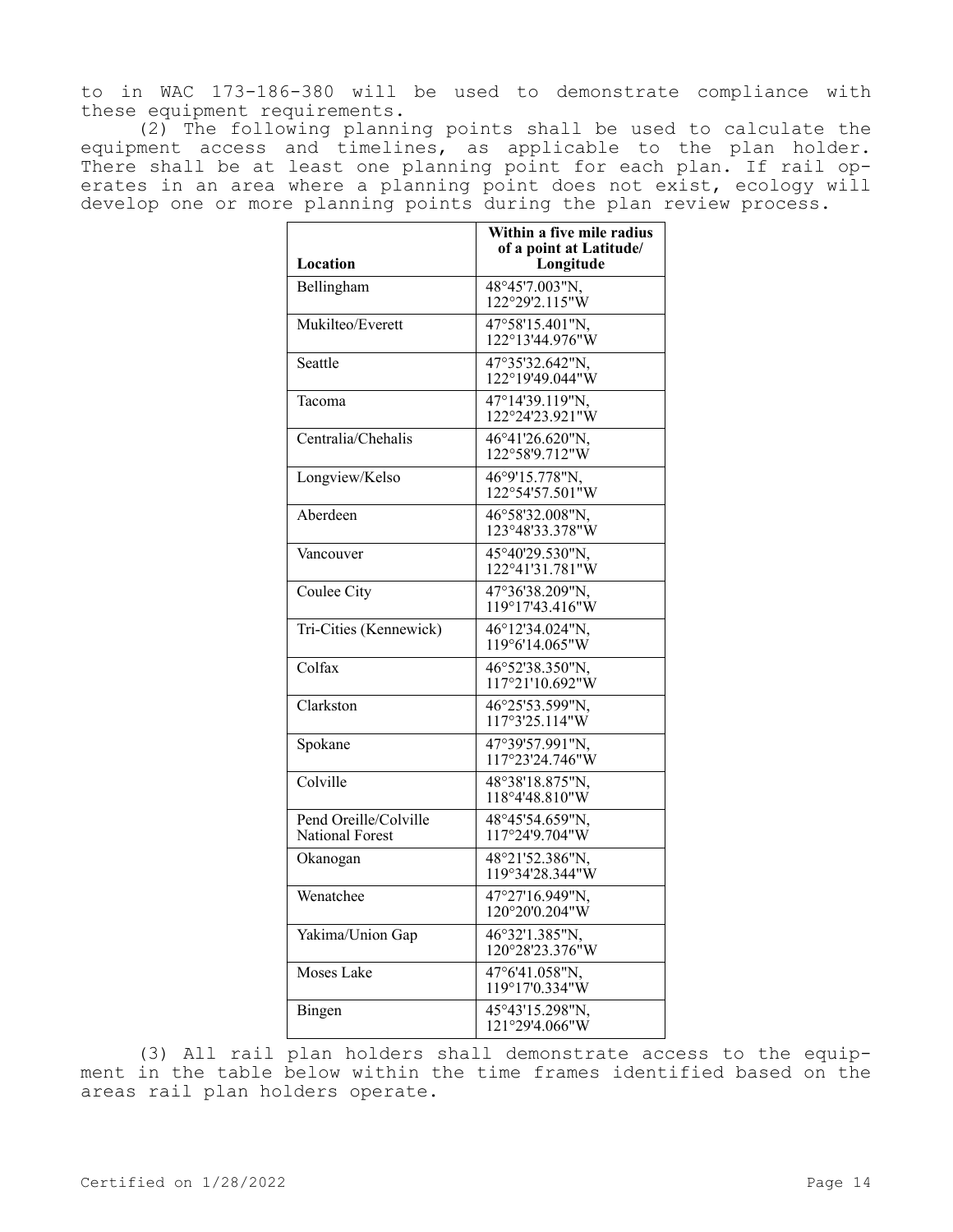| Time<br>(hours) | <b>Boom/Assessment</b>                                                                                                                                                        | <b>Minimum Oil Recovery Rate</b><br>% of WCS volume per 24 hours                                                                  | <b>Minimum Storage</b><br>in Barrels                             |
|-----------------|-------------------------------------------------------------------------------------------------------------------------------------------------------------------------------|-----------------------------------------------------------------------------------------------------------------------------------|------------------------------------------------------------------|
| 6               | A safety assessment of the spill by trained<br>crew and appropriate air monitoring could<br>have arrived                                                                      | Capacity to recover the lesser of 10% of<br>worst case spill volume or 4,100 barrels<br>within 24-hour period could have arrived  | 1 times the effective<br>daily recovery<br>capacity (EDRC)       |
|                 | 5,000 feet of boom available for<br>containment, recovery or protection could<br>have arrived                                                                                 |                                                                                                                                   | appropriate to<br>operating<br>environment                       |
|                 | Alternatively, resources identified to<br>deploy a site specific strategy to keep oil<br>from entering surface waters or<br>penetrating into the ground could have<br>arrived |                                                                                                                                   |                                                                  |
| 12              | Additional 20,000 feet of boom to be used<br>for containment, protection or recovery<br>could have arrived                                                                    | Capacity to recover the lesser of 15% of<br>worst case spill volume or 12,000 barrels<br>within 24-hour period could have arrived | 1.5 times the EDRC<br>appropriate to<br>operating<br>environment |
| 24              | More boom as necessary for containment,<br>recovery or protection                                                                                                             | Capacity to recover the lesser of 20% of<br>worst case spill volume or 16,000 barrels<br>within 24-hour period could have arrived | 2 times the EDRC<br>appropriate to<br>operating<br>environment   |
| 48              | More boom as necessary for containment,<br>recovery or protection                                                                                                             | Capacity to recover the lesser of 25% of<br>worst case spill volume or 20,000 barrels<br>within 24-hour period could have arrived | More as necessary to<br>not slow the response                    |

[Statutory Authority: RCW 90.56.210. WSR 16-18-052 (Order 15-14), § 173-186-310, filed 8/31/16, effective 10/1/16.]

**WAC 173-186-320 Maintenance records for oil spill response equipment.** Rail plan holders that own oil spill response equipment shall develop schedules, methods, and procedures for response equipment maintenance. Maintenance records shall be kept for at least five years and made available if requested by ecology. Equipment shall be listed on the WRRL or equivalent spreadsheet included in the contingency plan.

[Statutory Authority: RCW 90.56.210. WSR 16-18-052 (Order 15-14), § 173-186-320, filed 8/31/16, effective 10/1/16.]

**WAC 173-186-330 Planning standards for spills of oils that, depending on their chemical properties, environmental factors (weathering), and method of discharge, may submerge or sink.** (1) Plan holders carrying, handling, storing, or transporting oils, that may weather and sink when spilled to the environment, must have or contract with a PRC that maintains the resources and/or capabilities necessary to respond to a spill of nonfloating oil spills.

(2) The plan holder or contracted primary response contractors must have equipment capable of arriving within the time frames outlined in the table below:

| <b>Time</b><br>(hours) | Capability                                                                                                     |
|------------------------|----------------------------------------------------------------------------------------------------------------|
|                        | Initiate an assessment and consultation<br>regarding the potential for the spilled oil to<br>submerge or sink. |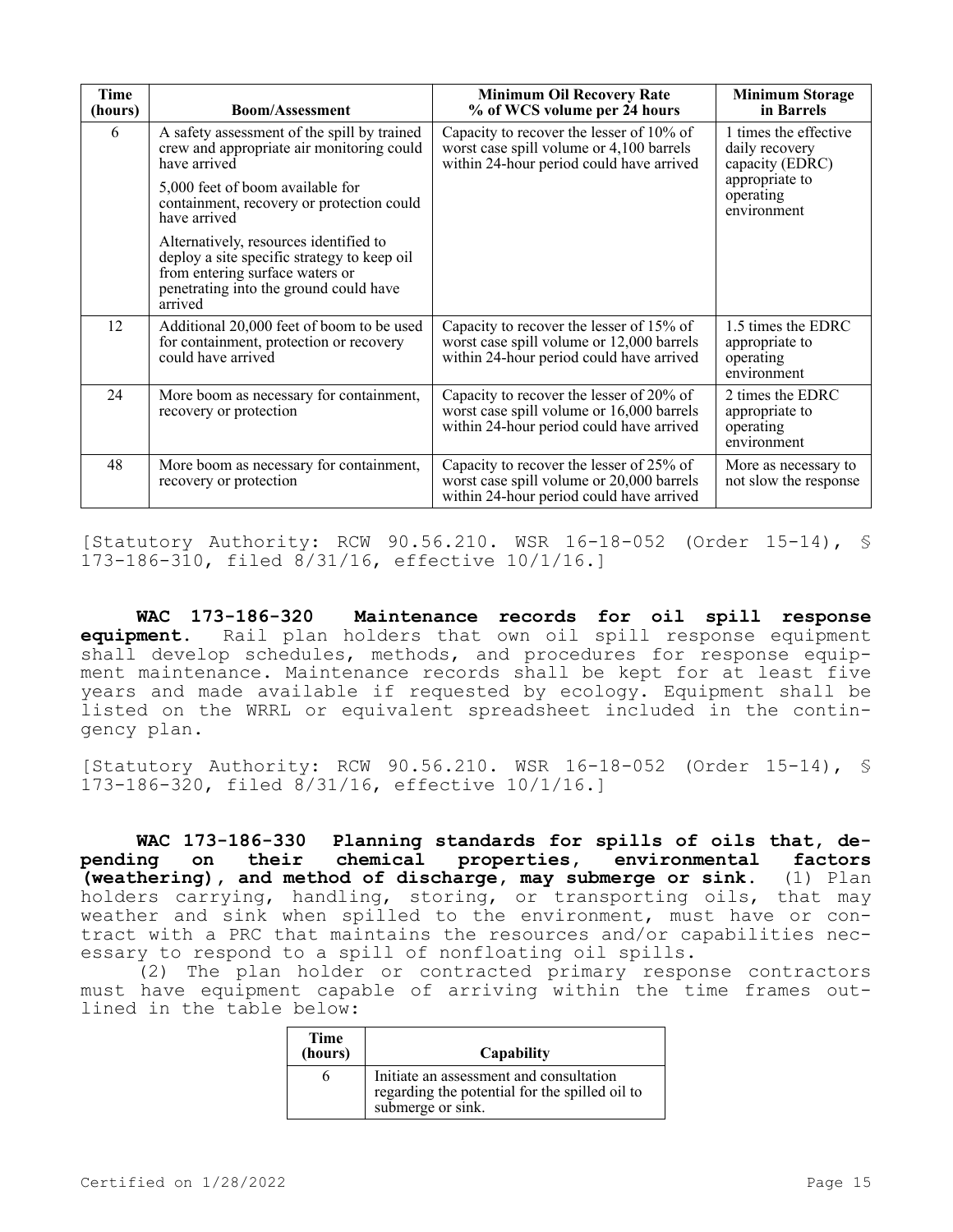| Time<br>(hours) | Capability                                                                                                                                                                                                                                                          |
|-----------------|---------------------------------------------------------------------------------------------------------------------------------------------------------------------------------------------------------------------------------------------------------------------|
| $6-12$          | Resources to detect and delineate the spilled<br>oil such as side scan or multibeam sonar,<br>sampling equipment, divers, remotely<br>operated vehicles or other methods to locate<br>the oil on the bottom or suspended in the<br>water column could have arrived. |
|                 | Additionally, containment boom, sorbent<br>boom, silt curtains, or other methods for<br>containing the oil that may remain floating<br>on the surface or to reduce spreading on the<br>bottom could have arrived.                                                   |
| $12 - 24$       | Resources and equipment necessary to<br>assess the impact of the spilled oil on the<br>environment oil could have arrived.                                                                                                                                          |
|                 | Dredges, submersible pumps, or other<br>equipment necessary to recover oil from the<br>bottom and shoreline could have arrived.                                                                                                                                     |

(3) Additionally, the contingency plan must detail the process for identifying if the oil handled has the potential to sink or submerge and include a description of the process for detecting, delineating, and recovering nonfloating oils in the areas that may be impacted. In lieu of including nonfloating oils response details in the contingency plan, plan holders may cite the nonfloating oils response tools found in the NWACP.

[Statutory Authority: RCW 90.56.210. WSR 20-01-097 (Order 18-04), § 173-186-330, filed 12/12/19, effective 1/18/20; WSR 16-18-052 (Order 15-14), § 173-186-330, filed 8/31/16, effective 10/1/16.]

**WAC 173-186-340 Planning standards for in situ burning.** Based on the NWACP, plan holders operating in areas where in situ burning could be approved shall identify equipment for the use of in situ burning including locations of fire booms, air monitoring equipment, firefighting foam, igniters and aircraft or vessels to be used to deploy the igniters. These resources shall be capable of being on scene within twelve hours of spill notification.

[Statutory Authority: RCW 90.56.210. WSR 16-18-052 (Order 15-14), § 173-186-340, filed 8/31/16, effective 10/1/16.]

**WAC 173-186-350 Planning standards for shoreline cleanup.** Each rail plan holder shall identify and ensure the availability of response resources necessary to perform shoreline cleanup operations capable of being on scene within twenty-four hours of spill notification.

[Statutory Authority: RCW 90.56.210. WSR 16-18-052 (Order 15-14), § 173-186-350, filed 8/31/16, effective 10/1/16.]

**WAC 173-186-360 Planning standards for air monitoring to protect oil spill responders and the public.** Rail contingency plans shall include a narrative description of applicable federal, state, and local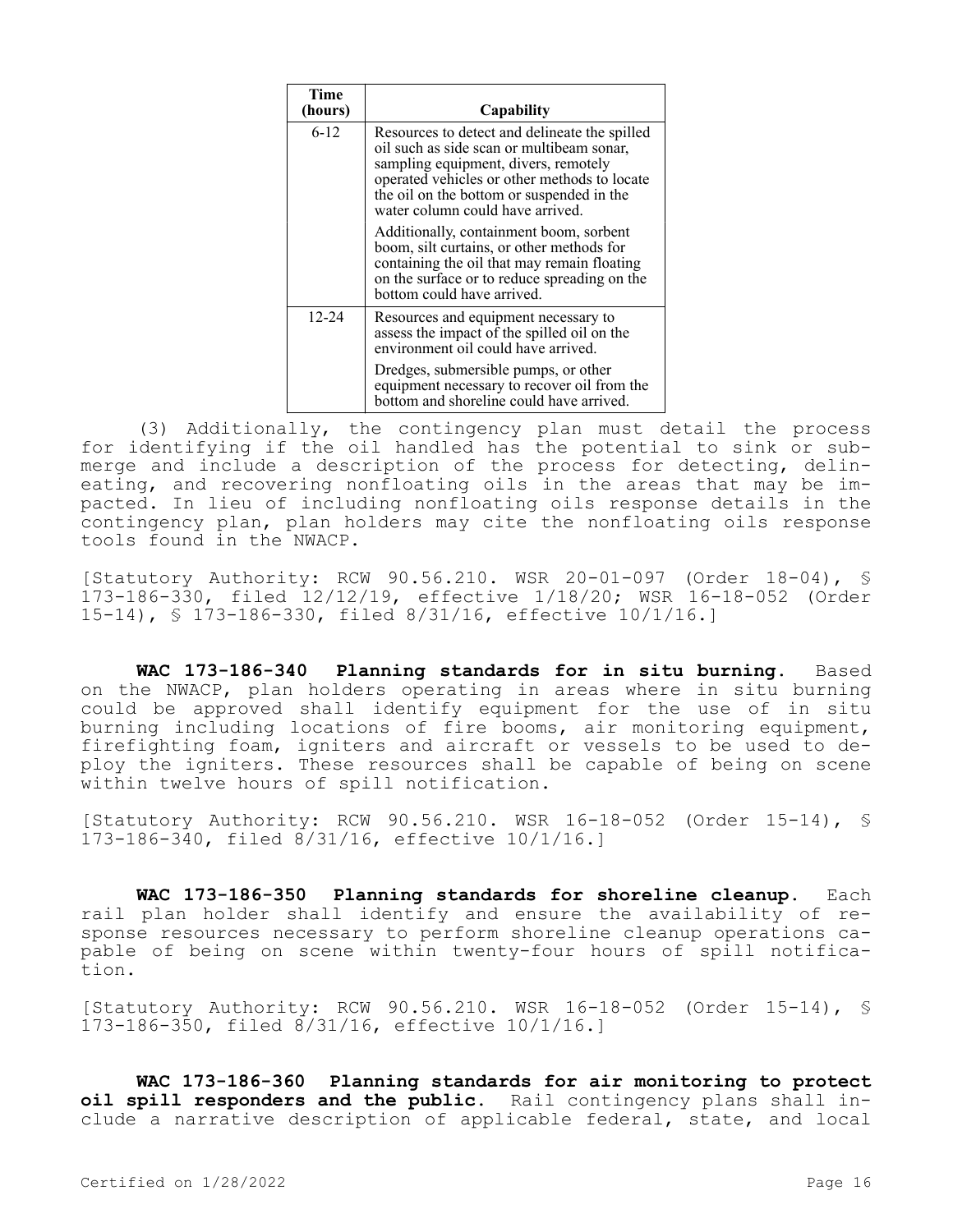requirements and the plan holder's resources for conducting air monitoring to protect oil spill responders and the public, including:

(1) A description of how initial site characterization for responders will occur;

(2) A description of air monitoring instruments and detection limits that will be used when monitoring for public safety;

(3) A description of action levels for various oil constituents of concern based on products handled by the railroad (benzene, H2S, etc.);

(4) A description of how data management protocols and reporting time frames will be managed under unified command;

(5) A description of how communication methods to at-risk populations will be managed under unified command;

(6) A description of how evacuation zones and shelter-in–place criteria are established under unified command.

[Statutory Authority: RCW 90.56.210. WSR 16-18-052 (Order 15-14), § 173-186-360, filed 8/31/16, effective 10/1/16.]

**WAC 173-186-370 Planning standards for wildlife rescue and rehabilitation.** Plan holders must plan to respond to and care for wildlife injured or endangered by oil spills.

(1) The plan must include contact information for any PRC or WRSP, available under contract or other approvable means, and that maintain the required equipment, personnel, permits, materials, and supplies, for conducting wildlife response operations in accordance with the capabilities detailed below.

(2) The plan shall describe the equipment, personnel, and resources for wildlife response, including:

(a) Equipment and personnel that may be used to support an initial impact assessment and wildlife reconnaissance via air, land, or water in the spill area.

(b) Equipment and personnel that may be used to deter the types of wildlife likely to be found within the areas where the plan holder operates or transits, including the types and staging locations of the deterrent equipment. This equipment must have the capability to arrive on-scene within twelve hours of spill notification.

(c) Equipment and supplies for mobile field stabilization activities, such as, conducting the initial health assessment and treatment of impacted wildlife prior to transport to a wildlife rehabilitation facility. The mobile field stabilization asset must be a minimum of one hundred eighty square feet, lighted and heated, and capable of arriving on-scene within twelve hours of spill notification.

(d) Wildlife rehabilitation facilities, space, and equipment suitable to conduct wildlife rehabilitation activities. Wildlife rehabilitation facilities shall meet the WDFW rehabilitation requirements detailed in WAC 220-450-100. For planning purposes, the capability described below is equal to one wildlife rehabilitation unit. The plan holder must have access to one wildlife rehabilitation unit with the capability to be strategically placed to support the response within twenty-four hours of spill notification. Each wildlife rehabilitation unit must contain:

(i) A minimum of one thousand one hundred square feet of space to house and treat wildlife. This space shall have the ability to be configured to support intake, prewash stabilization, wash/rinse, and dry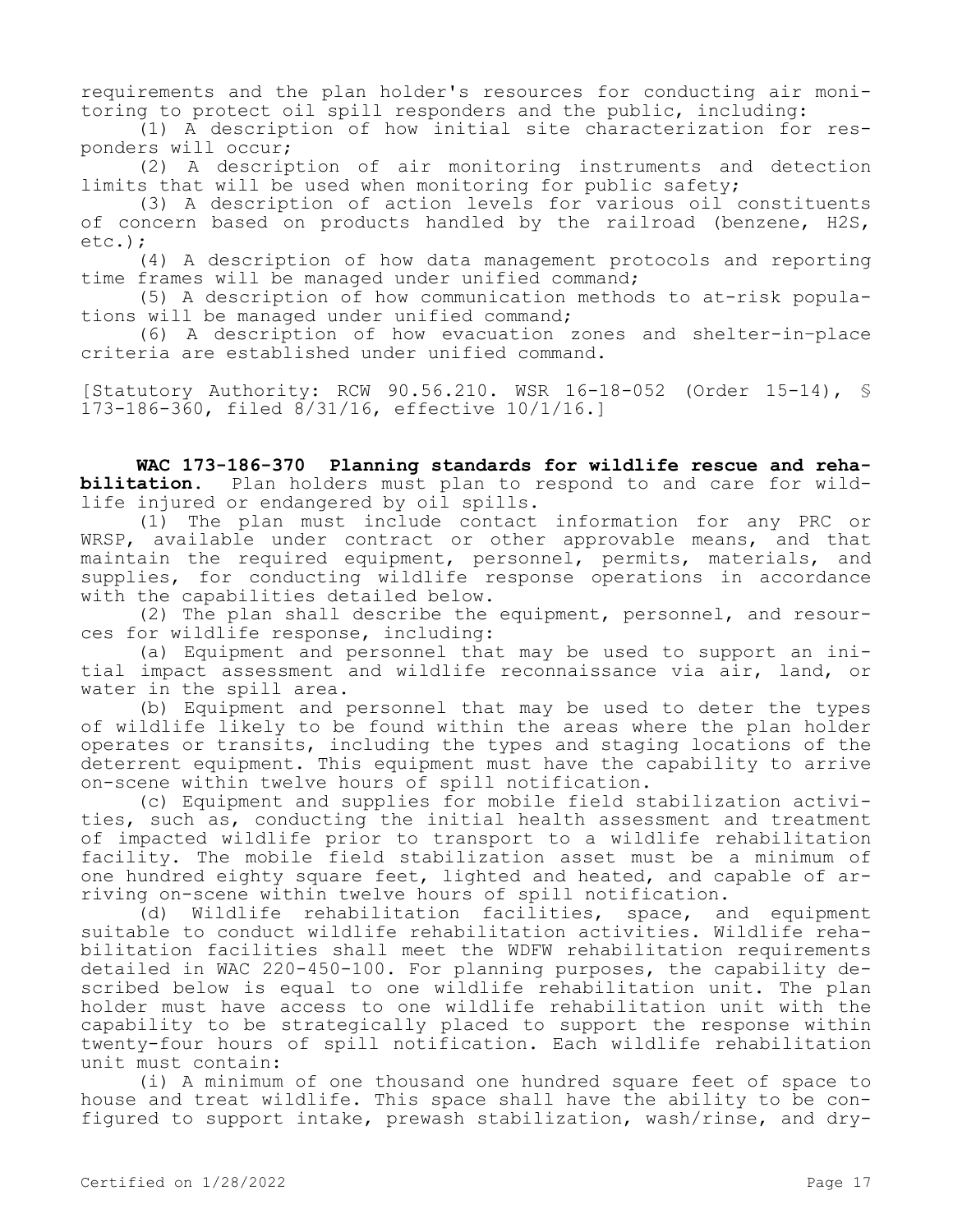ing activities as needed. A minimum of two wash and rinse stations will be located within this space.

(ii) A minimum of one thousand square feet of space to support rehabilitation activities. This space shall have the ability to be configured to support animal food preparation, medical lab, dry storage, morgue and necropsy areas.

(iii) Pools with a minimum of six hundred square feet of surface area are required. Pool dimensions will be such that no point in a pool will be greater than eight feet from a side. Pools will have the ability to be filled with freshwater to a minimum depth of three feet.

(3) WRSP that are appropriately trained to staff and manage the wildlife response within an incident command structure. At a minimum, one person that could be able to arrive in the state within the first twelve hours of spill notification to coordinate with the state, federal, tribal, and other response partners to initiate wildlife reconnaissance, deterrence, recovery, stabilization, and rehabilitation operations as needed.

(4) Wildlife operations field staff to conduct and manage the various field aspects of a wildlife response including reconnaissance, deterrence, recovery, stabilization, and rehabilitation. At a minimum, two personnel that could have arrived within the first twelve hours of spill notification to support these activities. An additional seven personnel, for a total of nine that could have arrived within twentyfour hours of spill notification to support these activities.

[Statutory Authority: RCW 90.56.210. WSR 20-01-097 (Order 18-04), § 173-186-370, filed 12/12/19, effective 1/18/20; WSR 16-18-052 (Order 15-14), § 173-186-370, filed 8/31/16, effective 10/1/16.]

**WAC 173-186-380 Documenting compliance with the planning standards.** (1) The rail plan holder shall describe how the planning standards found in this chapter are met.

(2) The rail plan holder shall include in the plan, a spreadsheet provided by ecology on the resources to meet the planning standards as described in this chapter. This spreadsheet shall account for boom, recovery systems, storage, and personnel.

(3) Ecology will use the process and criteria found in WAC 173-182-350 to analyze the spreadsheet.

[Statutory Authority: RCW 90.56.210. WSR 20-01-097 (Order 18-04), § 173-186-380, filed 12/12/19, effective 1/18/20; WSR 16-18-052 (Order 15-14), § 173-186-380, filed 8/31/16, effective 10/1/16.]

# **Section C—Plan Evaluation**

**WAC 173-186-400 Plan evaluation criteria and alternative method of evaluating planning standards.** (1) Rail plan holders shall prepare a plan that demonstrates capability, to the maximum extent practicable, of promptly and properly removing oil and minimizing environmental damage from a variety of spill sizes, up to and including worst case spills. Ecology will evaluate plans using the process and criteria contained in WAC 173-182-610.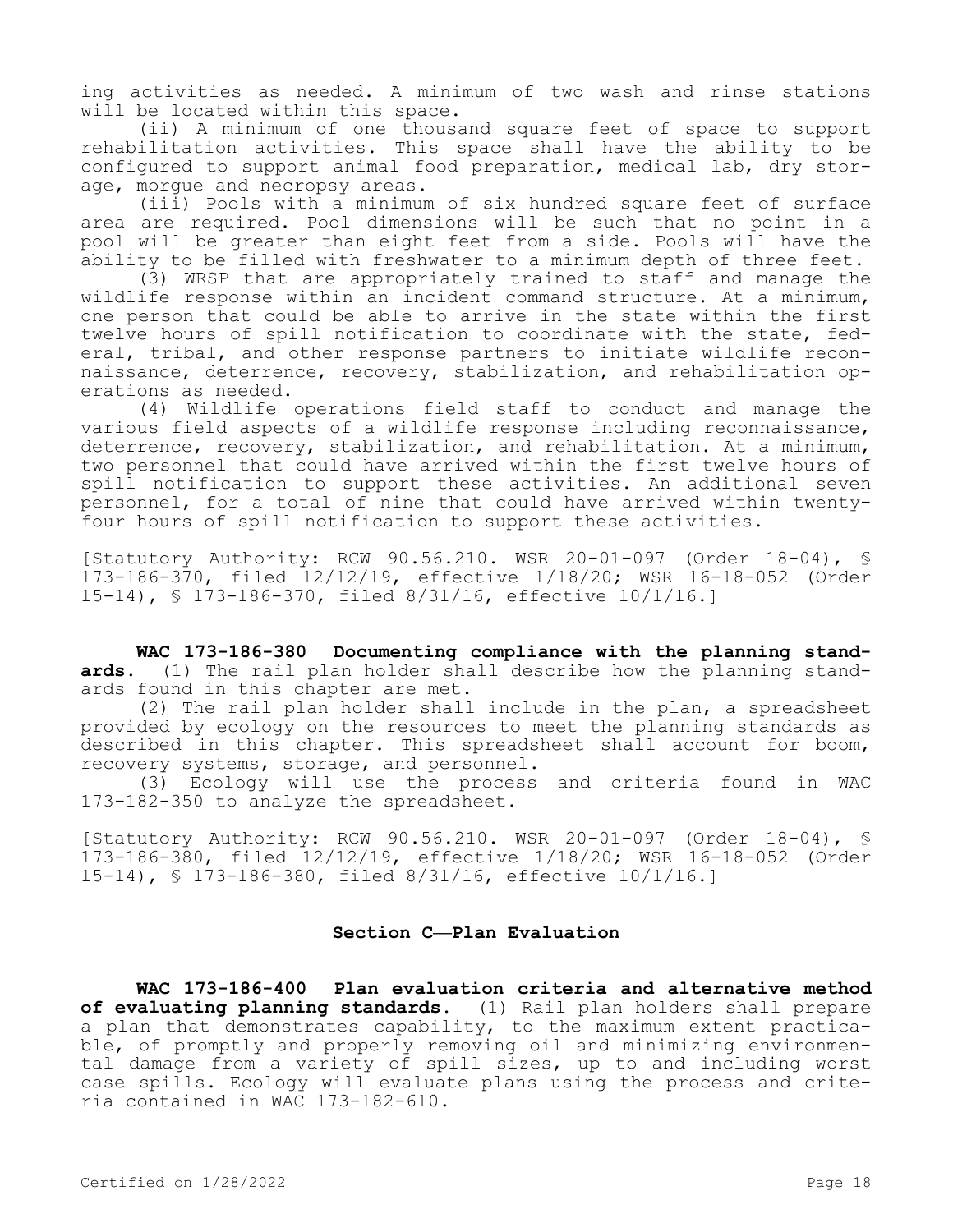(2) A rail plan holder may request that ecology review and approve a plan using an alternative planning standard. Such requests should be submitted with the plan and shall be subject to a thirty day public review period and comment period which includes, but is not limited to, interested local and tribal governments and other stakeholders.

(a) The proposal shall include, at a minimum:

(i) A reference to which planning standard(s) in this chapter the proposal will be substituted for;

(ii) A detailed description of the alternative proposal including equipment, personnel, response procedures, and maintenance systems that are being proposed; and

(iii) An analysis of how the proposal offers equal or greater protection or prevention measures as compared to the requirement in this chapter.

(b) Ecology may approve the alternative compliance proposal if, based upon the documents submitted and other information available to the agency, it finds that:

(i) The alternative compliance proposal is complete and accurate; and

(ii) The alternative compliance proposal provides an equivalent or higher level of protection in terms of spill preparedness and response when compared with the planning standards found in this chapter.

(c) Ecology may reconsider an approval at any time, in response to lessons learned from spills, drills, and significant plan changes which indicated that the requirements of this section for approval are not met.

[Statutory Authority: RCW 90.56.210. WSR 16-18-052 (Order 15-14), § 173-186-400, filed 8/31/16, effective 10/1/16.]

**WAC 173-186-410 Oil spill contingency plan best achievable protection five-year review cycle.** Using the procedures and criteria outlined in WAC 173-182-621, ecology will review the planning standards at five-year intervals to ensure the maintenance of best achievable protection to respond to a worst case spill and provide for continuous operation of oil spill response activities to the maximum extent practicable and without jeopardizing crew safety.

[Statutory Authority: RCW 90.56.210. WSR 16-18-052 (Order 15-14), § 173-186-410, filed 8/31/16, effective 10/1/16.]

**WAC 173-186-420 Process for plan approval.** Rail owners or operators for new railroad operations shall submit plans to ecology no less than sixty-five days prior to their planned date for beginning of operations in Washington.

(1) Upon receipt of a plan, ecology shall evaluate whether the plan is complete, and if not, the rail plan holder shall be notified of any deficiencies within five business days. The public review and comment period does not begin until a complete plan is received.

(2) Once a plan has been determined to be complete, ecology shall notify interested parties, including local and tribal governments and make the plan available for public review and comment. Ecology will accept comments on the plan for a period of thirty days after the plan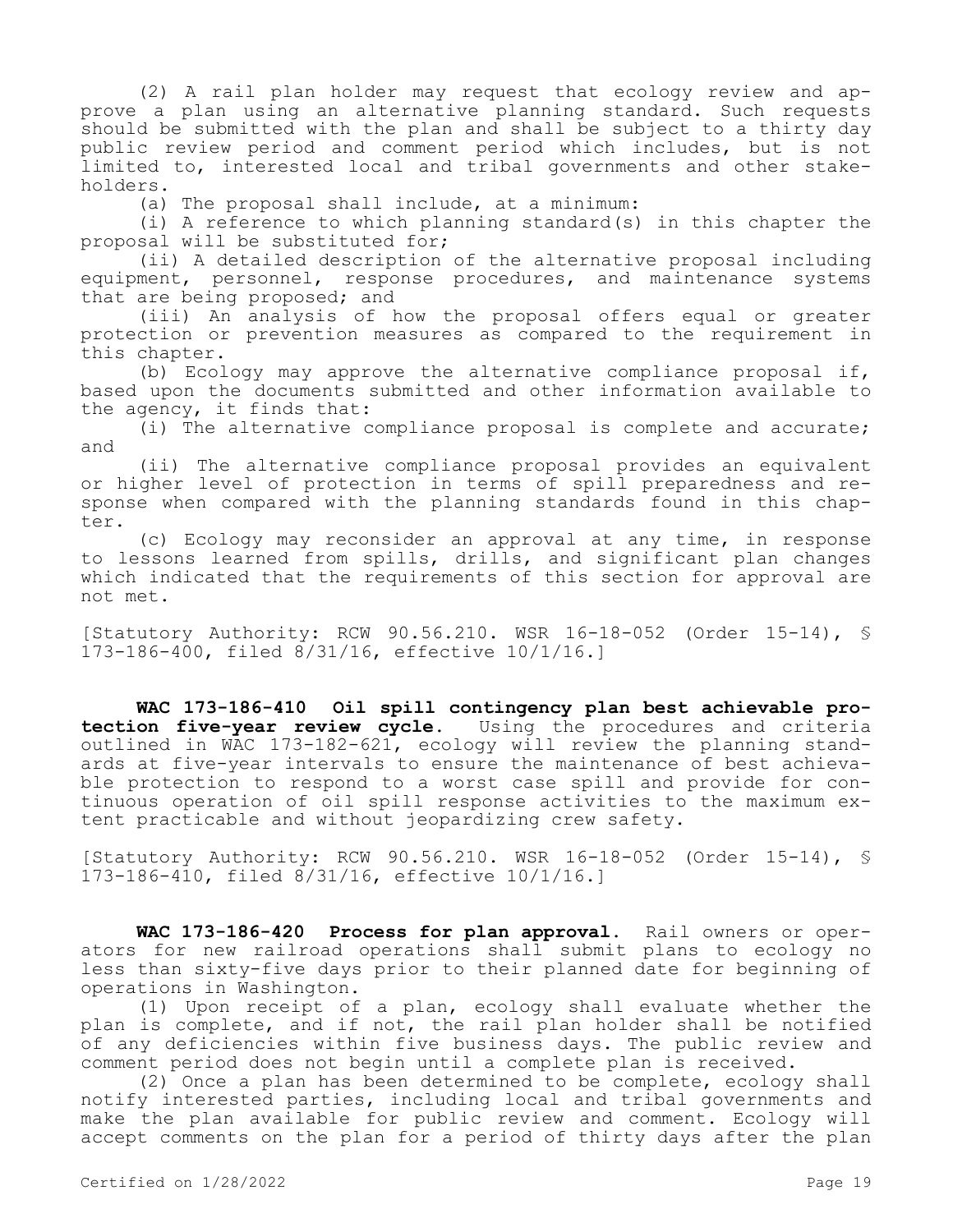has been made publicly available. No later than sixty-five days from the date of public notice of availability, ecology will make a written determination either approving, conditionally approving, or disapproving the plan. The written determination will be provided in the form of an order and subject to appeal as specified in chapter 43.21B RCW.

(a) If the plan is approved, the rail plan holder will receive a certificate of plan approval and the plan expiration date. Approved plans shall be valid for five years.

(b) If the plan is conditionally approved, ecology may require a rail plan holder to operate under specific restrictions until unacceptable components of the plan are revised, resubmitted and approved. In the conditional approval ecology will describe:

(i) Each specific restriction and the duration for which it applies;

(ii) Each required item to bring the plan into compliance; and

(iii) The schedule for rail plan holders to submit required updates, including a reference to the regulatory standard in question.

Restrictions may include, but are not limited to, additional information for the plan or additional requirements to ensure availability of response equipment.

Conditional approval expires no later than eighteen months from date of issue at which time the rail plan holder shall need to request an extension, which is subject to public review.

Ecology shall revoke its conditional approval prior to the expiration date when a rail plan holder fails to meet the terms of the conditional approval. The revocation will be in the form of an appealable order.

(c) If the plan is disapproved, the rail plan holder shall receive an explanation of the factors.

(3) Ecology may review a plan following an actual spill or drill of a plan and may require revisions as appropriate.

(4) Public notice will be given of any approval, conditional approval, or disapproval of a plan.

[Statutory Authority: RCW 90.56.210. WSR 16-18-052 (Order 15-14), § 173-186-420, filed 8/31/16, effective 10/1/16.]

**WAC 173-186-430 Process for public notice and opportunity for public review and comment period.** (1) The purpose of this section is to specify the procedures for notifying the public which includes interested local and tribal governments about contingency plan status and decisions in order to provide opportunities for the public to review and comment.

(2) In order to receive notification of the public review and comment period, interested public, local, and tribal governments should sign up on the ecology email list (listserv) for posting notice about plan review and comment. Ecology's website will also be used to post notice of public review and comment periods.

(3) Public comment periods shall extend at least thirty days. Public notice, review, and comment periods are required in the following circumstances:

(a) Plan submittals for railroads that have never submitted a plan in Washington;

(b) Plan updates required by WAC 173-186-130;

(c) The submittal of plans for five-year review as required by WAC 173-186-110;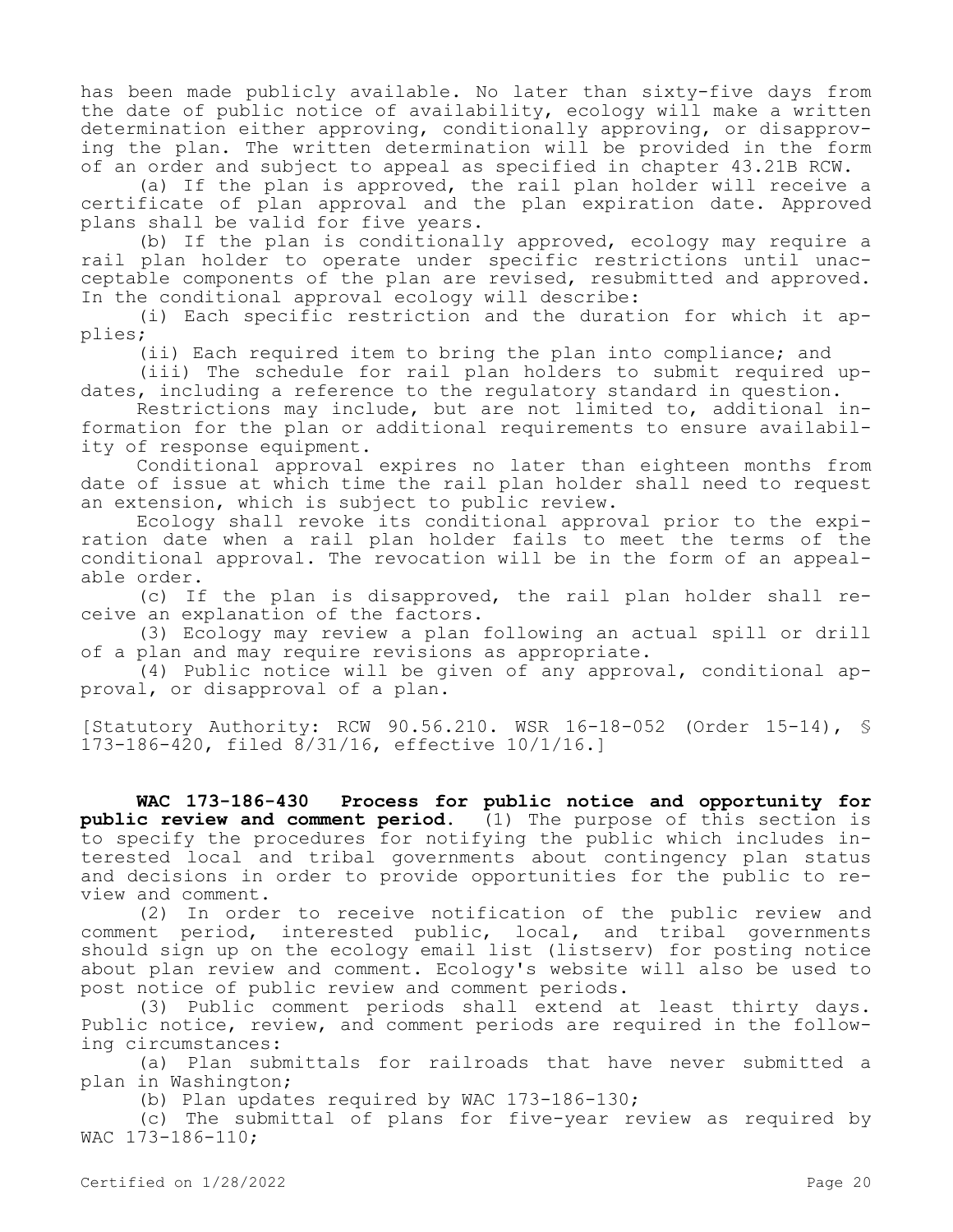(d) Requests for an alternative planning standard in accordance with WAC 173-186-400;

(e) Rail plan holder requests for drill requirement waivers in accordance with WAC 173-186-540; and

(f) A permanent significant change to an approved plan.

(4) Public notice, review, and comment period are not required in the following circumstances:

(a) Routine updates to names, phone numbers, formatting, or forms that do not change the approved content of the plan;

(b) Plan updates to resubmit the binding agreement based on changes to the binding agreement signer; and

(c) Annual plan reviews that result in a letter to ecology confirming that the existing plan is still accurate.

[Statutory Authority: RCW 90.56.210. WSR 16-18-052 (Order 15-14), § 173-186-430, filed 8/31/16, effective 10/1/16.]

# **Section D—Drill and Equipment Verification Program**

**WAC 173-186-500 Drill participation, scheduling and evaluation.**  (1) Rail plan holders, PRCs, SMTs and WRSPs shall participate in a drill and equipment verification program for the purpose of ensuring that all contingency plan components function to provide, to the maximum extent practicable, prompt and proper removal of oil and minimization of damage from a variety of spill sizes. In Washington, a modified triennial cycle for drills, as found in the National Preparedness for Response Exercise Program (NPREP), is relied on to test each component of the plan.

(2) **Ecology's participation in drills:** Rail plan holders and PRCs shall ensure ecology is provided an opportunity to help design and evaluate all tabletop and deployment drills for which the rail plan holder desires drill credit.

(3) **Scheduling drills:** Rail plan holders shall schedule drills on the NWACP area exercise calendar. Drill scheduling requirements are listed in the table in WAC 173-186-510.

(4) **Evaluating drills:** Ecology shall provide a written drill evaluation report to the rail plan holder following each drill. Credit will be granted for drill objectives that are successfully met.

(5) Objectives that are not successfully met shall be tested again and successfully demonstrated within the triennial cycle, except that significant failures will be retested within thirty days.

(6) Where plan deficiencies have been identified in the written evaluation, rail plan holders may be required to make specific amendments to the plan or conduct additional trainings to address the deficiencies.

(7) A rail plan holder may request an informal review with ecology of the ecology drill evaluation within thirty days of receipt of the report.

[Statutory Authority: RCW 90.56.210. WSR 20-01-097 (Order 18-04), § 173-186-500, filed 12/12/19, effective 1/18/20; WSR 16-18-052 (Order 15-14), § 173-186-500, filed 8/31/16, effective 10/1/16.]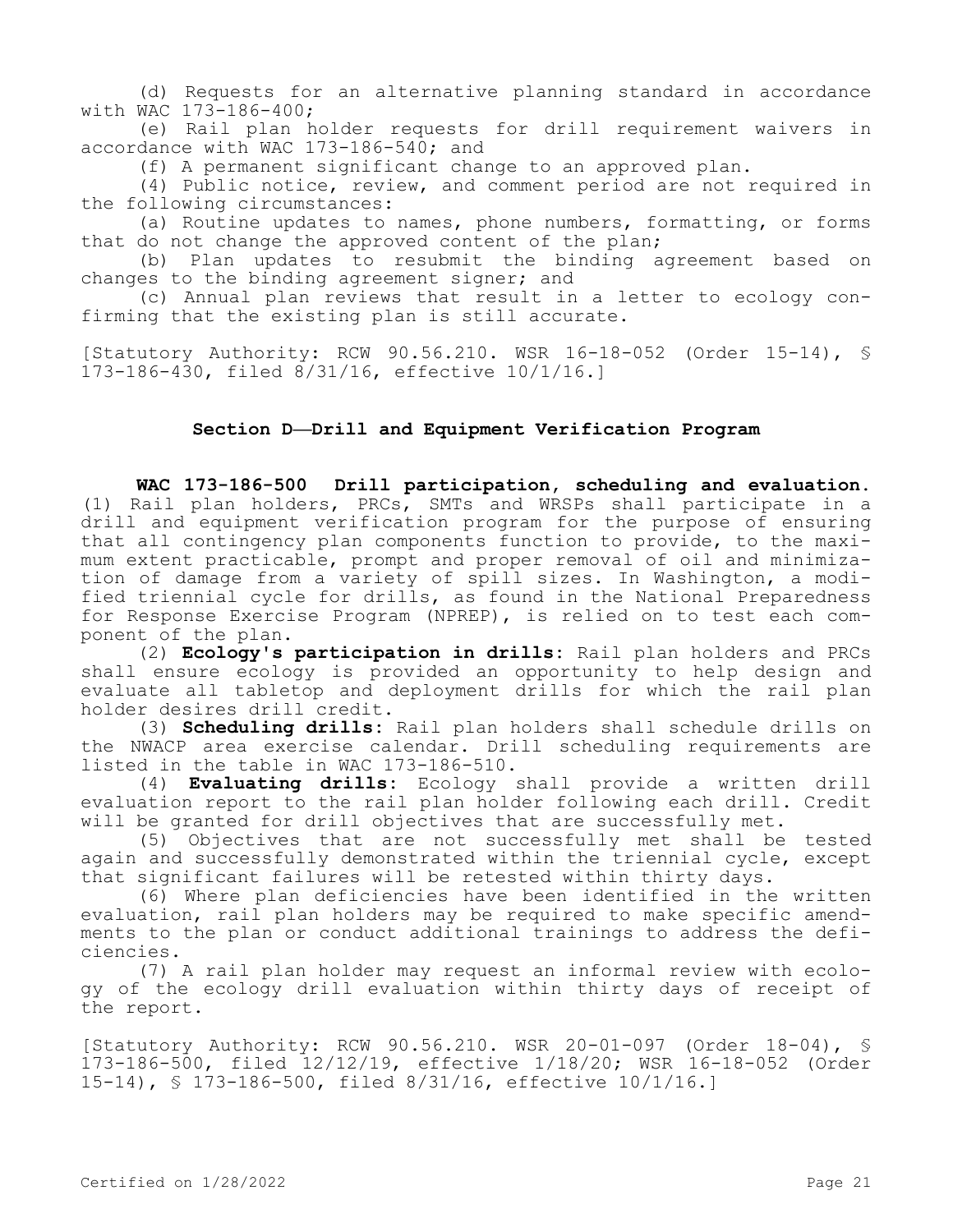**WAC 173-186-510 Type and frequency of drills.** To receive the credit from ecology for performing a required drill, the plan holder shall conduct the following drills within each triennial cycle.

| <b>Type of Drill</b>                                          | <b>Frequency Within the</b><br><b>Triennial Cycle</b>                                                                                            | <b>Special Instructions</b>                                                                                                                                                                                                                                                | <b>Scheduling Instructions</b>                                                                                        |
|---------------------------------------------------------------|--------------------------------------------------------------------------------------------------------------------------------------------------|----------------------------------------------------------------------------------------------------------------------------------------------------------------------------------------------------------------------------------------------------------------------------|-----------------------------------------------------------------------------------------------------------------------|
| Tabletop drills                                               | 3 - One in each year of the<br>cycle                                                                                                             | One of the three shall<br>involve a worst case<br>discharge scenario. The<br>worst case discharge<br>scenario drill shall be<br>conducted once every three<br>years.                                                                                                       | Scheduled at least 60 days in<br>advance, except the worst<br>case discharge scenario at<br>least 90 days in advance. |
| Deployment drills                                             | 6 - Two per year                                                                                                                                 | These drills include<br>notification, safety<br>assessments, GRP and<br>equipment deployments.                                                                                                                                                                             | Scheduled at least 30 days in<br>advance.                                                                             |
| Ecology initiated<br>unannounced drills                       | As necessary                                                                                                                                     | This drill may involve<br>testing any component of the<br>plan, including notification<br>procedures, deployment of<br>personnel, boom, recovery<br>and storage equipment, and<br>verification of ecology<br>approved alternative speeds.                                  | No notice.                                                                                                            |
| Wildlife deployment drill                                     | 1 - One in each three-year<br>cycle. This is an additional<br>drill unless it is incorporated<br>into a large multiobjective<br>deployment drill | This drill will be a<br>deployment of wildlife<br>equipment and wildlife<br>response service provider<br>personnel.                                                                                                                                                        | Scheduled at least 90 days in<br>advance.                                                                             |
| Multiplan holder large<br>scale equipment<br>deployment drill | 1 - One in each three-year<br>cycle                                                                                                              | This drill may involve<br>dedicated and nondedicated<br>equipment, vessels of<br>opportunity, multiple<br>simultaneous tactics,<br>responses to potentially<br>nonfloating oils, and the<br>verification of operational<br>readiness over multiple<br>operational periods. | Scheduled at least 90 days in<br>advance.                                                                             |

(1) **Tabletop drills:** Tabletop drills are intended to demonstrate a rail plan holder's capability to manage a spill using the ICS, the SMT, and WRSP described in the plan. Role playing shall be required in this drill.

(a) During all required tabletop drills rail plan holders shall provide a master list of equipment and personnel identified to fill both command post and field operations roles.

(b) Once during each three-year cycle, the rail plan holder shall ensure that key members of the regional/national "away" team as identified in the plan shall be mobilized in state for a tabletop drill. However, at ecology's discretion, team members that are out-of-state may be evaluated in out-of-state tabletop drills if ecology has sufficient notice, an opportunity to participate in the drill planning process, and provided that the out-of-state drills are of similar scope and scale to what would have occurred in state. In this case, key away team members shall be mobilized in this state at least once every six years.

(2) **Deployment drills:** Rail plan holders shall use deployment drills to demonstrate the actions they would take in a spill, includ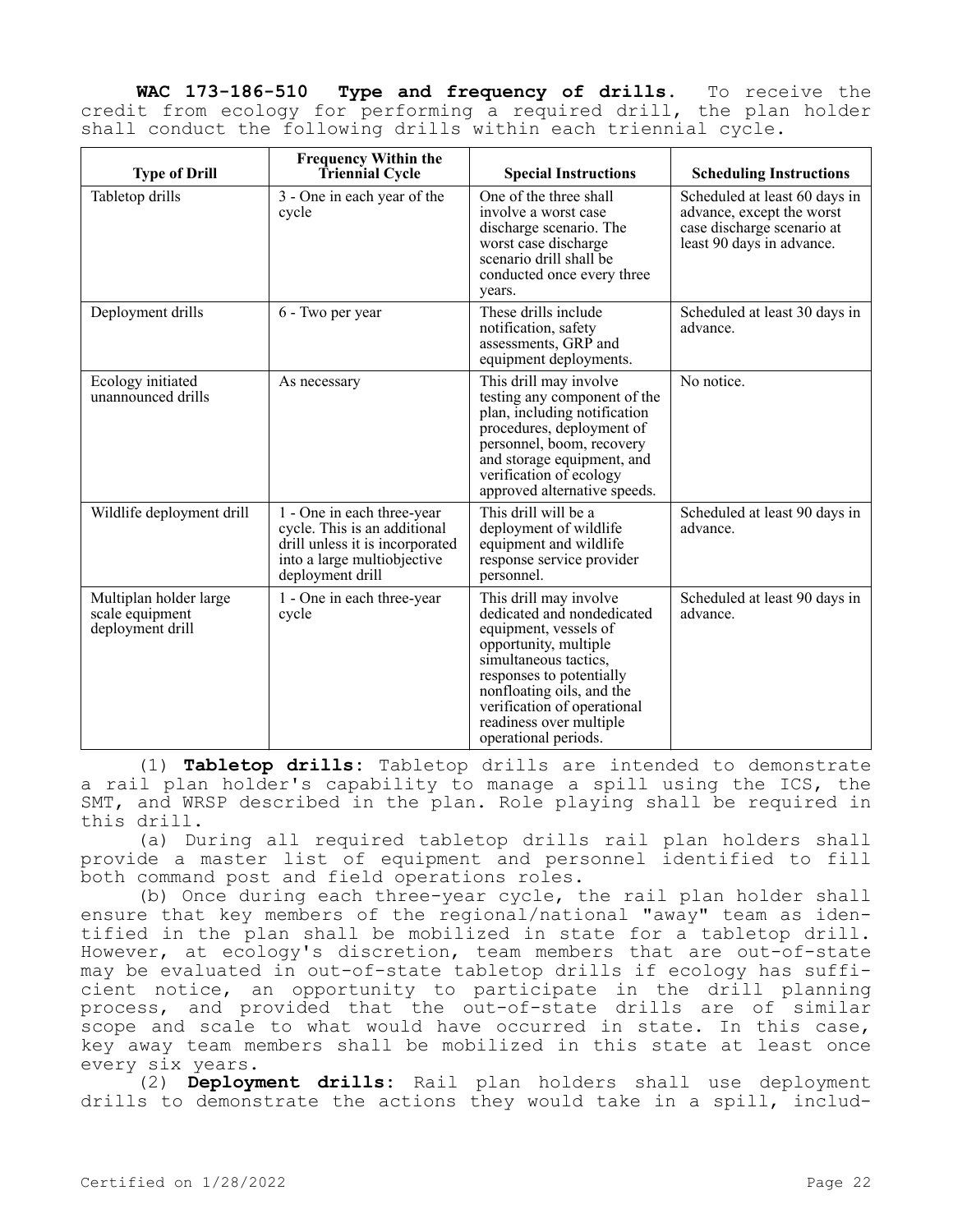ing: Notifications, safety actions, environmental assessment, landbased tactics and equipment deployment.

(a) During the triennial cycle, deployment drills shall include a combination of rail plan holder owned assets, contracted PRC assets, and nondedicated assets.

(b) Rail plan holders should ensure that each type of dedicated equipment listed in the plan and personnel responsible for operating the equipment are tested during each triennial cycle.

(c) Rail plan holders shall design drills that will demonstrate the ability to meet the planning standards, including recovery systems and system compatibility and the suitability of the system for the operating environment. Drills shall be conducted in all operating environments that the rail plan holder could impact from spills.

(d) At least twice during a triennial cycle, rail plan holders shall deploy a GRP or sensitive area strategy identified within the plan.

(e) Rail plan holders may receive credit for deployment drills conducted by PRCs if:

(i) The PRC is listed in the plan; and

(ii) The rail plan holder operates in the area, schedules on the drill calendar, and participates in or observes the drill.

(3) **Unannounced drills:** Unannounced drills may be initiated by ecology when specific problems are noted with individual rail plan holders, or randomly, to strategically ensure that all operating environments, personnel and equipment readiness have been adequately tested.

(a) Immediately prior to the start of an unannounced drill, rail plan holders will be notified in writing of the drill objectives, expectations and scenario.

(b) Rail plan holders may request to be excused from an unannounced drill if conducting the drill poses an unreasonable safety or environmental risk, or significant economic hardship. If the rail plan holder is excused, ecology will conduct an unannounced drill at a future time.

(4) **Wildlife deployment drills:** Once every three years rail plan holders shall deploy regional mobile wildlife rehabilitation equipment and personnel necessary to set up the wildlife rehabilitation system found in the plan.

(5) Additional large-scale multiple plan holder equipment deployment drill requirement. At least once every three years all plan holders must participate in a multiple plan holder deployment exercise. The exercise location will be selected by ecology to ensure all plan holders have the opportunity to get credit based on the areas they operate or transit. This drill is a test of the functional ability for multiple contingency plans to be simultaneously activated in response to a spill. This drill may be incorporated into other drill requirements to avoid increasing the number of drills and equipment deployments otherwise required. This deployment may include the following objectives:

(a) Demonstration of dedicated and nondedicated equipment and trained contracted personnel;

(b) Demonstration of contracted vessel of opportunity response systems and crew performing operations appropriate to the vessel capabilities;

(c) Demonstration of multiple simultaneous tactics which may include, but is not limited to: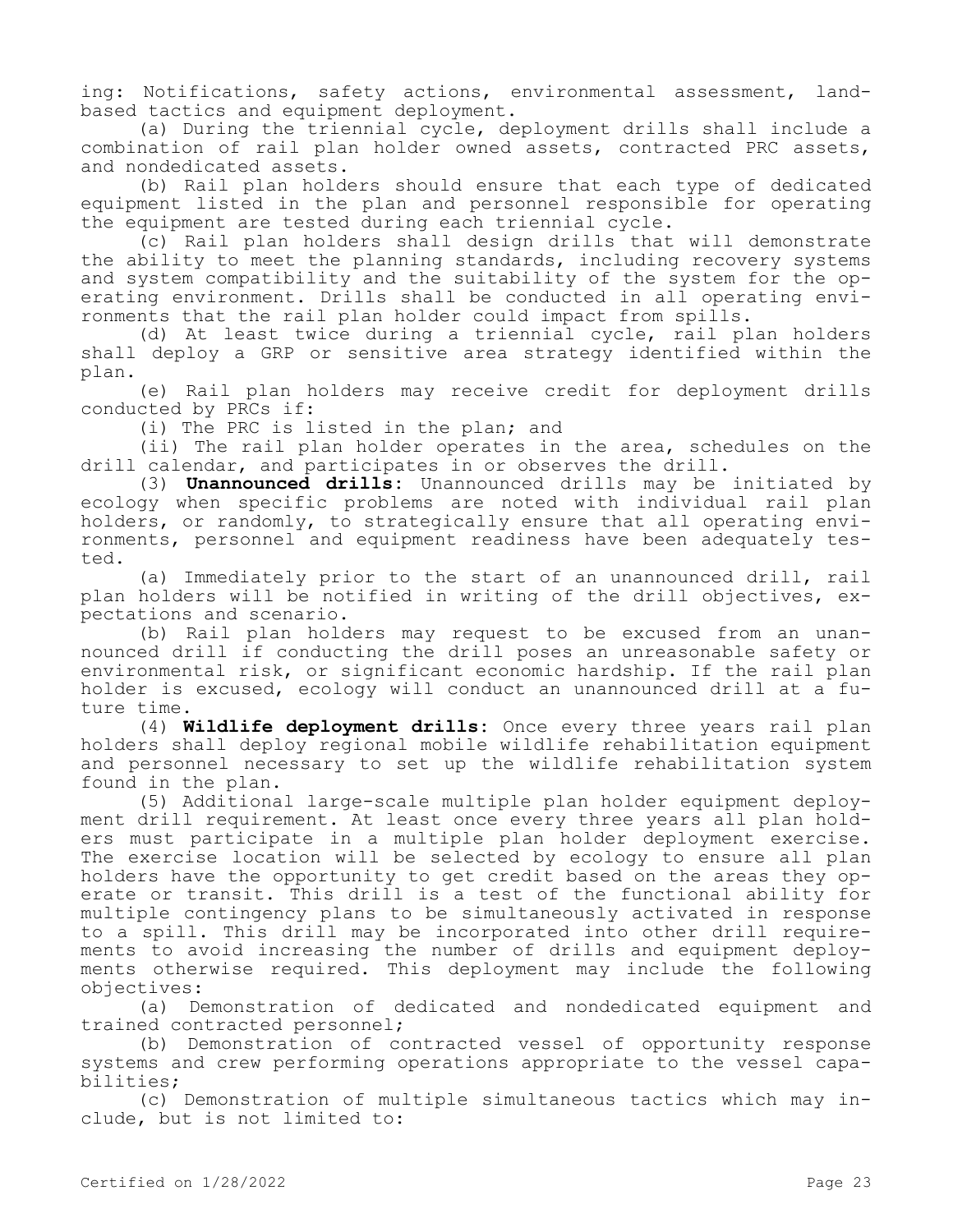(i) On-water recovery task forces made up of complete systems which demonstrate storage, recovery, and enhanced skimming;

(ii) Protection task forces which deploy multiple GRPs;

(iii) Vessel and personnel decontamination and disposal;

(iv) Deployment of contracted aerial assessment assets and aerial observers to direct skimming operations;

(v) Personnel and equipment identified for night operations; and

(vi) Equipment necessary to address situations where oils, depending on their qualities, weathering, environmental factors, and methods of discharge, may submerge and sink.

(d) Verification of the operational readiness during both the first six hours of a spill and over multiple operational periods.

[Statutory Authority: RCW 90.56.210. WSR 20-01-097 (Order 18-04), § 173-186-510, filed 12/12/19, effective 1/18/20; WSR 16-18-052 (Order 15-14), § 173-186-510, filed 8/31/16, effective 10/1/16.]

**WAC 173-186-520 Drill evaluation criteria.** The ecology drill evaluation process is based on the 2016 NPREP guidance document. The NPREP guidance document lists fifteen core components that shall be demonstrated by the rail plan holder during the triennial cycle. Ecology adopts the fifteen core components as the criteria used to evaluate rail plan holder tabletop and deployment drills. The core components are as follows:

(1) **Notifications:** Test the notifications procedures identified in the plan.

(2) **Staff mobilization:** Demonstrate the ability to assemble the spill response organization identified in the plan.

(3) **Ability to operate within the response management system described in the plan:** This includes demonstration of the ICS staffing and process identified in the plan.

(4) **Source control:** Demonstrate the ability of the spill response organization to control and stop the discharge at the source, and to effectively coordinate source control activities within the response.

(5) **Assessment:** Demonstrate the ability of the spill response organization to provide an initial assessment of the discharge, or potential discharge, and provide continuing assessments of the effectiveness of the planning and tactical operations.

(6) **Containment:** Demonstrate the ability of the spill response organization to contain the discharge at the source or in various locations for recovery operations.

(7) **Mitigation:** Demonstrate the ability of the spill response organization to recover, mitigate, and remove the discharged product. This includes mitigation and removal activities such as dispersant use, in situ burn use, and bioremediation use, in addition to mechanical oil recovery.

(8) **Protection:** Demonstrate the ability of the spill response organization to protect the environmentally, culturally and economically sensitive areas identified in the NWACP and the plan.

(9) **Disposal:** Demonstrate the ability of the spill response organization to dispose of the recovered material and contaminated debris in compliance with guidance found in the NWACP.

(10) **Communications:** Demonstrate the ability to establish an effective communications system throughout the scope of the plan for the spill response organization.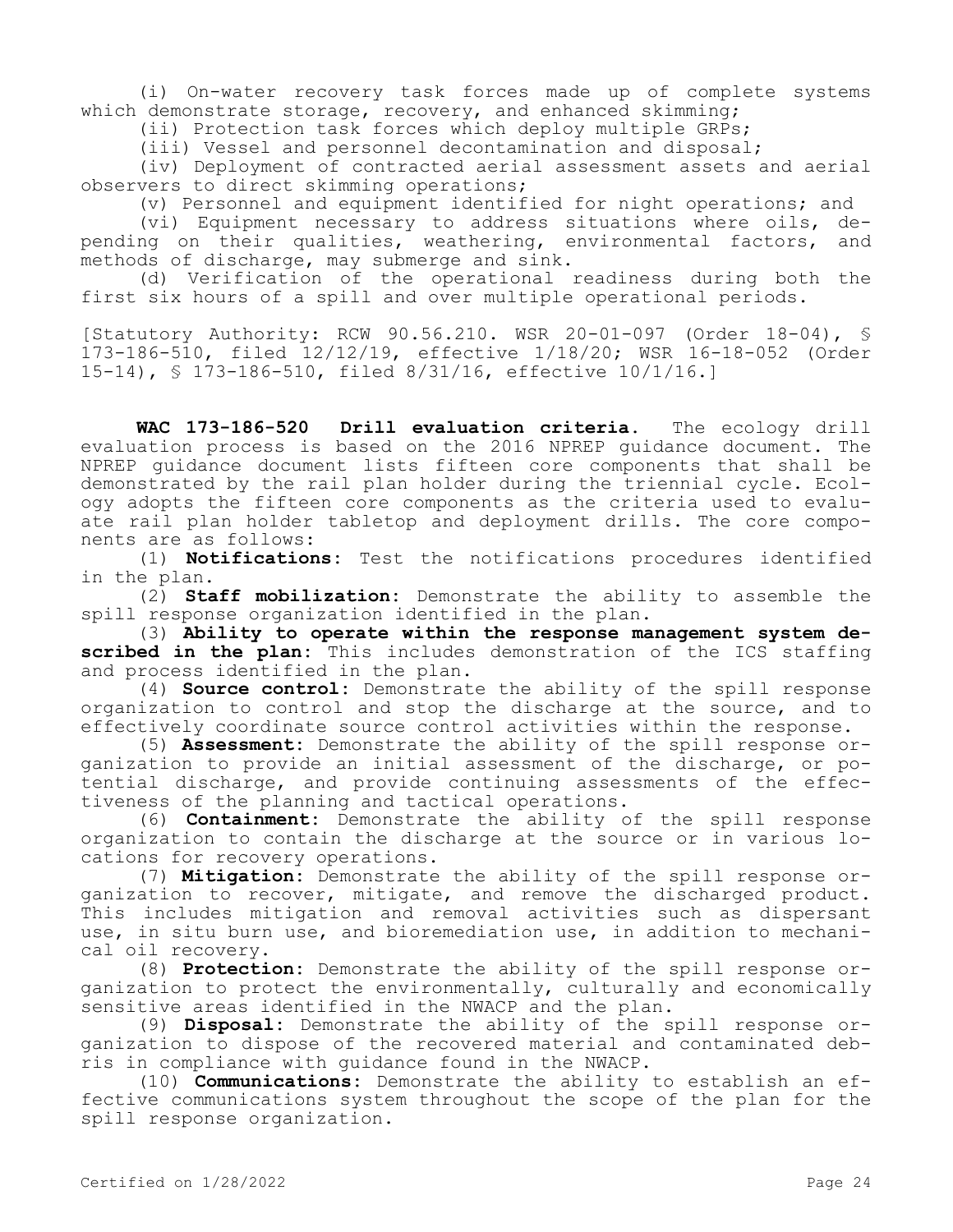(11) **Transportation:** Demonstrate the ability to provide effective multimodal transportation both for execution of the discharge and support functions.

(12) **Personnel support:** Demonstrate the ability to provide the necessary logistical support of all personnel associated with the response.

(13) **Equipment maintenance and support:** Demonstrate the ability to maintain and support all equipment associated with the response.

(14) **Procurement:** Demonstrate the ability to establish an effective procurement system.

(15) **Documentation:** Demonstrate the ability of the rail plan holder's spill management organization to document all operational and support aspects of the response and provide detailed records of decisions and actions taken.

[Statutory Authority: RCW 90.56.210. WSR 16-18-052 (Order 15-14), § 173-186-520, filed 8/31/16, effective 10/1/16.]

**WAC 173-186-530 Other ways to get drill credit.** (1) Drill credits for actual spills: Rail plan holders may request drill credit for a response to an actual spill, provided that ecology has an opportunity to participate during the spill and evaluate the spill response. Credit for a spill may only be used to replace the requirement to conduct a drill once per triennial cycle. If credit for a spill is requested more than once per triennial cycle, it is up to the discretion of ecology if additional credit. The requested additional spill credit may be granted if significant lessons learned from the spill or key response components were successfully demonstrated.

(a) The plan holder shall submit a written request to ecology within sixty days of completion of the cleanup operations.

The request shall include documentation supporting the components of WAC 173-186-520.

(b) Within ninety days, the rail plan holder shall submit a lessons learned summary supporting the request for drill credit.

(2) Rail plan holders may request drill credit for out-of-state tabletop drills if:

(a) Ecology has been invited to attend the drill;

(b) Ecology has an opportunity to participate in the planning process for the drill. There shall be a meeting to discuss the scope and scale of the exercise, the drill objectives and the types of criteria for which Washington credit may be applicable;

(c) Documentation of the drill and self-certification documentation shall be provided to ecology within thirty days of the drill; and

(d) Rail plan holders seeking credit for a scheduled out-of-state drill shall use the drill calendar to schedule the drill at least ninety days in advance, to provide ecology an opportunity to participate.

[Statutory Authority: RCW 90.56.210. WSR 20-01-097 (Order 18-04), § 173-186-530, filed 12/12/19, effective 1/18/20; WSR 16-18-052 (Order 15-14), § 173-186-530, filed 8/31/16, effective 10/1/16.]

**WAC 173-186-540 Drill requirement waivers.** (1) Rail plan holders may request a waiver for deployment or tabletop drill requirements.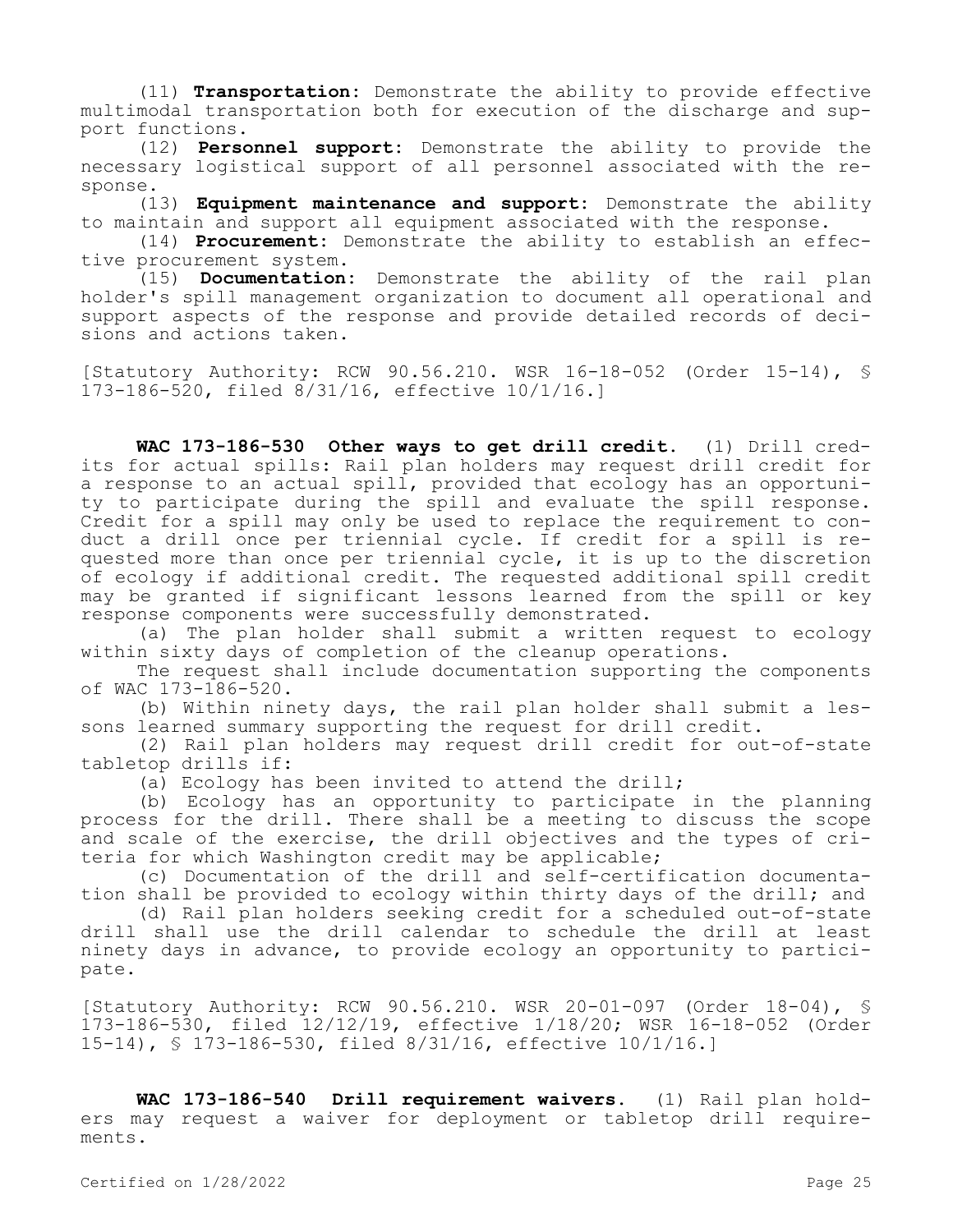(2) The request shall be in writing and shall describe why a waiver should be considered and how the rail plan holder is meeting the purpose and intent of the drill program.

(3) Rail plan holder's requests for a drill waiver will be made available for public review and comment, including interested local and tribal governments and other stakeholders, for a period of thirty days.

(4) Ecology will evaluate the request and respond in writing within sixty calendar days of receipt of the waiver request.

[Statutory Authority: RCW 90.56.210. WSR 16-18-052 (Order 15-14), § 173-186-540, filed 8/31/16, effective 10/1/16.]

# **PART IV: OIL SPILL CONTINGENCY PLANS FOR TYPE B RAILROADS**

# **Section A—Contingency Plan Format, Content and Implementation**

**WAC 173-186-601 Contingency plan format requirements.** (1) Rail plan holders shall format and maintain plans to maximize their usefulness during a spill. Information shall be readily accessible and plans shall contain job aids, diagrams and checklists for maximum utility. Plans shall be formatted to allow replacement of pages with revisions without requiring replacement of the entire plan.

(2) Plans shall be divided into a system of numbered, tabbed chapters, sections and annexes/appendices. Each plan shall include a detailed table of contents based on chapter, section, and annex/appendix numbers and titles, as well as tables and figures.

(3) Where provided by ecology, an easy-to-use boilerplate plan for rail plan holders may be used.

[Statutory Authority: RCW 90.56.210. WSR 20-01-097 (Order 18-04), § 173-186-601, filed 12/12/19, effective 1/18/20.]

**WAC 173-186-602 Binding agreement.** (1) Each plan shall contain a written agreement binding the contingency plan submitter to its use. The person(s) signing the agreement shall be authorized to make expenditures to implement the requirements in subsection (2) of this section. Form number ECY 070 612 may be used. The binding agreement shall be signed by:

(a) An authorized owner, or operator, or a designee with authority to bind the owners and operators of the facilities or vessels covered by the plan;

(b) An authorized representative(s) of a company contracted to the vessel or facility and approved by ecology to provide containment and clean-up services.

(2) The agreement is submitted with the plan and will include the name, address, phone number, email address and website of the submitting party. The signator will:

(a) Verify acceptance of the plan and commit to a safe and immediate response to spills and to substantial threats of spills that oc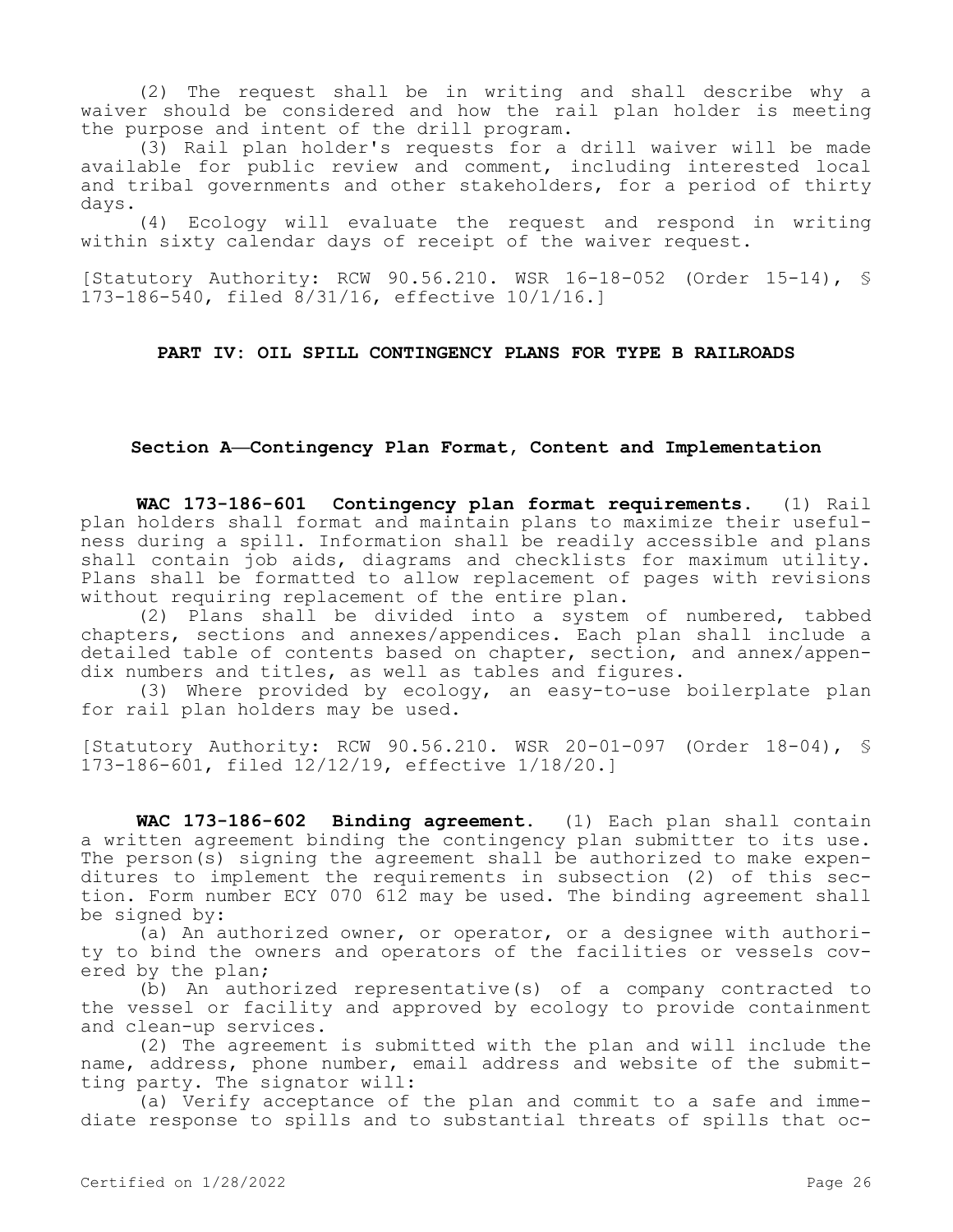cur in, or could impact Washington waters or Washington's natural, cultural and economic resources;

(b) Commit to having an incident commander in the state within six hours after notification of a spill;

(c) Commit to the implementation and use of the plan during a spill and substantial threat of a spill, and to the training of personnel to implement the plan;

(d) Verify authority and capability to make necessary and appropriate expenditures in order to implement plan provisions; and

(e) Commit to working in unified command within the incident command system to ensure that all personnel and equipment resources necessary to the response will be called out to cleanup the spill safely and to the maximum extent practicable.

[Statutory Authority: RCW 90.56.210. WSR 20-01-097 (Order 18-04), § 173-186-602, filed 12/12/19, effective 1/18/20.]

**WAC 173-186-603 Contingency plan general content.** (1) Contingency plans shall include all of the content and meet all the requirements in this section.

(2) In Washington state, the Northwest Area Contingency Plan (NWACP) serves as the statewide master oil and hazardous substance contingency plan required by RCW 90.56.060. Rail plan holders shall write plans that refer to and are consistent with the NWACP.

(3) All contingency plans shall include the following:

(a) Each plan shall state the name, location, type and address of the facility and the federal or state requirements intended to be met by the plan.

(b) Each plan shall state the size of the worst case spill volume. If oil handling operations vary on different rail routes, more than one worst case spill volume may be submitted to ecology for consideration.

(c) Each plan shall have a log sheet to record revisions and updates to the plan. The log sheet shall identify each section amended, including the date and page of the amendment and the name of the authorized person making the change.

(d) Each plan shall have a table of contents and a cross-reference table reflecting the locations in the plan of each component required by this chapter.

(e) Each plan shall provide a list and map of expected rail routes in Washington and a description of the operations covered by the plan, including locations where fueling occurs and an inventory of above ground storage tanks and the tank capacities.

An inventory of above ground storage tanks and tank capacities is not required if the total above ground storage capacity from containers with capacity of at least fifty-five gallons is less than one thousand three hundred twenty gallons.

(f) Each plan shall list all oil cargo transported, including region of origin, oil types, physical properties, and health and safety hazards of the oil cargo. A safety data sheet (SDS) or equivalent information may satisfy some of these requirements; the plan shall identify where the SDS or equivalent is kept for emergency response use.

(g) Each plan shall include contact information for PRC, SMT and WRSP resources listed in the plan. Contact information must include the name, address, twenty-four-hour phone number, or other means of contact at any time of the day.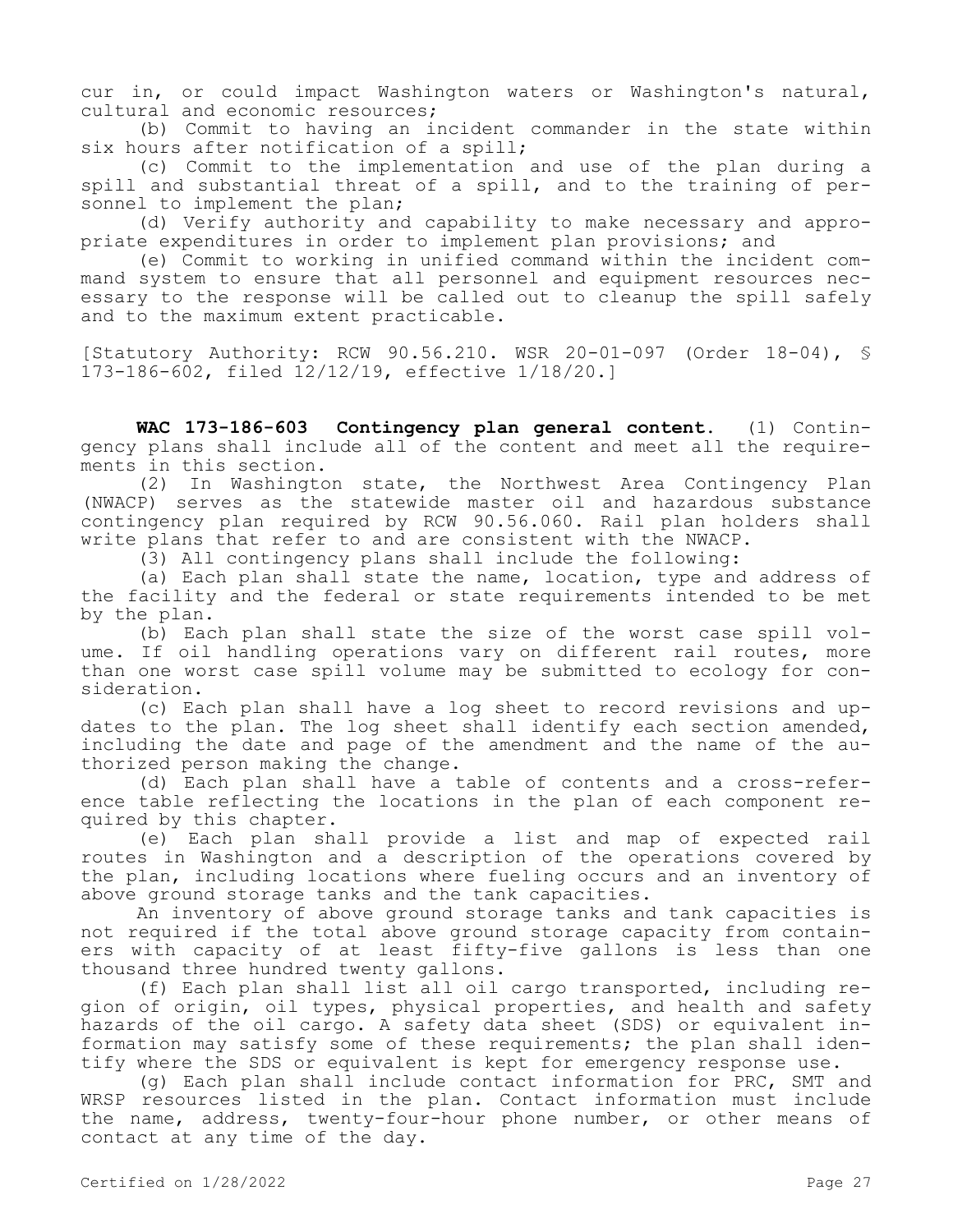(h) The plan must also include in the notifications section at least one approved SMT that could be called during a spill to assist in the management of the incident. This includes:

(i) An organizational diagram depicting the chain of command for the SMT for a worst case spill.

(ii) For the purpose of ensuring depth of the SMT, a table detailing the names of personnel to fill the following ICS roles or the name of the SMT listed to fill the roles. Personnel may be listed a maximum of two times. Personnel filling key roles do not need to be a resident in Washington state.

| <b>ICS Position</b>                     | Name | Name | <b>Name</b> |
|-----------------------------------------|------|------|-------------|
| Responsible party incident<br>commander |      |      |             |
| Public information officer              |      |      |             |
| Liaison officer                         |      |      |             |
| Safety officer                          |      |      |             |
| Operations section chief                |      |      |             |
| Planning section chief                  |      |      |             |
| Finance section chief                   |      |      |             |
| Logistics section chief                 |      |      |             |
| Situation unit leader                   |      | X    | X           |
| Resources unit leader                   |      | X    | X           |
| Documentation unit leader               |      | X    | X           |
| Environmental unit leader               |      | X    | X           |
| Air operations branch<br>director       |      | X    | X           |

X = Not required

The plan must identify incident commanders, if located out-ofstate, that could arrive in state by six hours to form unified command. If a response contractor, SMT or WRSP is used to fill positions, they must be on the list of state approved PRCs, SMTs or WRSPs that ecology will make available and maintain.

When filling out the table, the name of a PRC, SMT, or WRSP company may be used rather than the name of an individual person.

(iii) A detailed description of the planning process or a reference to the incident management handbook with planning process descriptions and meeting agendas. A job description for each spill management position or a reference to the incident management handbook with position descriptions; except if the rail plan holder follows without deviation from the planning process or job descriptions contained in the NWACP. If the planning process or job descriptions are consistent with those contained in the NWACP, then the rail plan holder may reference the NWACP rather than repeat the information.

(iv) Include a description of the type and frequency of training that the SMT receives, which shall include at a minimum, dependent on the position, ICS, NWACP policies, use and location of geographic response plans (GRPs), the contents of the plan and worker health and safety. New employees shall complete the training program prior to being assigned job responsibilities which require participation in emergency response situations.

(i) Each plan shall include procedures for immediately notifying appropriate parties that a spill or a substantial threat of a spill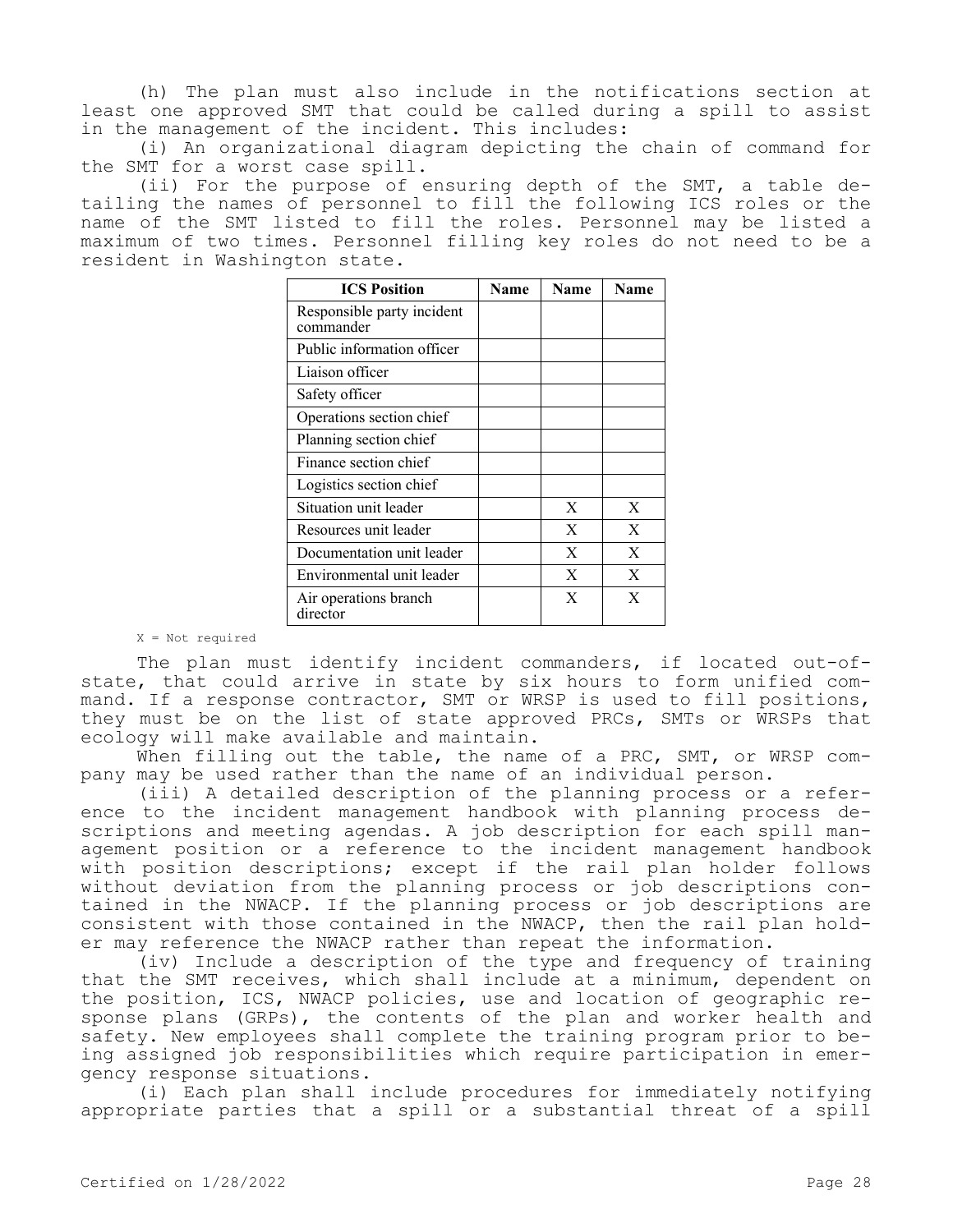has occurred. The procedures shall establish a clear order of priority for immediate notification and include:

(i) A list of the names and phone numbers of required notifications to government agencies, response contractors and SMT members. The notification section shall include names and phone numbers, except that the portion of the list containing internal call down information need not be included in the plan, but shall be available for review by ecology upon request and verified during spills and drills.

(ii) Identify the central reporting office or individuals responsible for implementing the notification process.

(iii) Include a form to document those notifications.

(j) Each plan shall contain the procedures to track and account for the entire volume of oil recovered and oily wastes generated and disposed of during spills. The responsible party shall provide waste disposal records to ecology upon request.

(k) Each plan shall state how an oil spill will be assessed for determining product type, potential spill volume, and environmental conditions including tides, currents, weather, river speed and initial trajectory as well as a safety assessment including air monitoring.

(i) Each plan shall list procedures that will be used to confirm the occurrence, and estimate the quantity and nature of the spill. An updated notification report is required if the initially reported estimated quantity or the area extent of the contamination changes significantly. Rail plan holders and responsible parties are required to document their initial spill actions and the plan shall include the forms that will be used for such documentation.

(ii) The plan shall contain a checklist that identifies significant steps used to respond to a spill, listed in a logical progression of response activities.

(l) Each plan shall include a description of the methods to be used to promptly assess spills with the potential to impact groundwater, including contact information in the plan for resources typically used to investigate, contain and remediate/recover spills to groundwater.

(m) Each plan shall include concise procedures to manage oil spill liability claims of damages to persons or property, public or private, for which a responsible party may be liable.

(n) Each plan shall include a description of the sensitive areas and a description of how environmental protection will be achieved, including containment, enhanced collection and diversion tactics.

(i) The plan shall include information on natural, cultural and economic resources, coastal and aquatic habitat types and sensitivity by season, breeding sites, presence of state or federally listed endangered or threatened species, and presence of commercial and recreational species, physical geographic features, including relative isolation of coastal regions, beach types, and other geological characteristics; public beaches, water intakes including both drinking and agricultural water supplies, private and public wells that supply drinking water, and marinas; shellfish resources, significant economic resources and vulnerable populations to be protected in the geographic area covered by the plan.

(ii) Identification of sensitive resources will not be limited to surface and shoreline species at risk from floating oil spills but will also consider water column and benthic species at risk from sunken, submerged, or nonfloating oil spills. Identification of waterway depths, water density, sediment load, sea floor or river bottom types,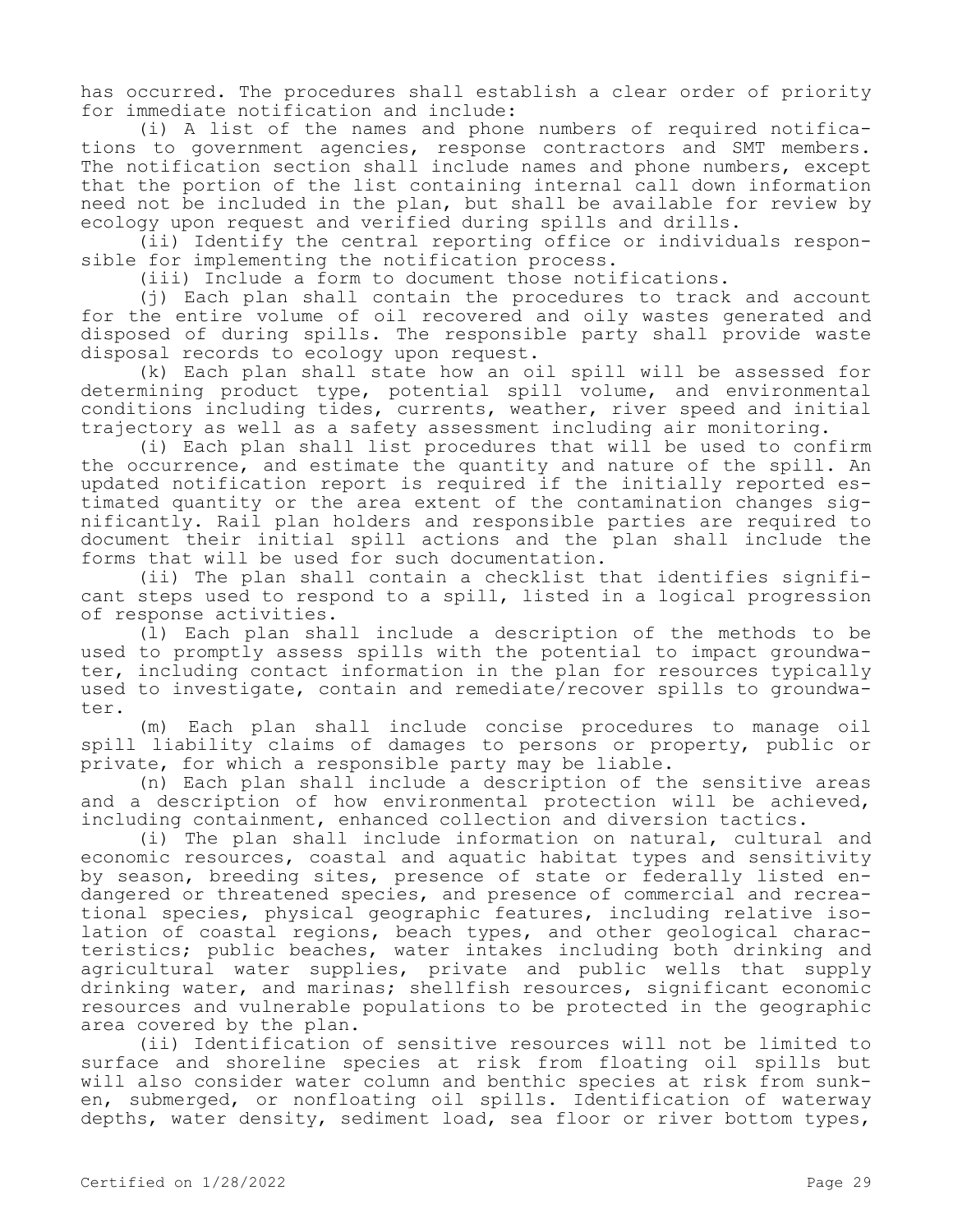and response options based on those factors and risks from nonfloating oil spills.

(iii) The GRPs have been developed to meet these requirements and plans may refer to the NWACP to meet these requirements. If railroad facilities occur in areas where descriptions of the sensitive areas and a description of how environmental protection will be achieved do not exist, railroad plan holders will submit summary descriptions of the sensitive areas and prepare booming strategy "control points" for waterways in the vicinity of the railroad tracks.

(o) Each plan shall identify potential initial command post locations.

(p) Each plan shall contain a description of how the rail plan holder meets each applicable planning standard in Section C of this chapter.

[Statutory Authority: RCW 90.56.210. WSR 20-01-097 (Order 18-04), § 173-186-603, filed 12/12/19, effective 1/18/20.]

**WAC 173-186-604 Field document.** (1) Each plan shall contain a field document which lists time-critical information for the initial emergency phase of a spill or a substantial threat of a spill. The owner or operator of the railroad shall make the field document available to personnel who participate in oil handling operations and shall keep the field document in key locations for use during an initial response. The locations where field documents are kept shall be listed in the plan.

(2) At a minimum, the field document shall contain:

(a) Procedures to detect, assess and document the presence and size of a spill;

(b) Spill notification procedures including a form to document them when made; and

(c) The checklist that identifies significant steps used to respond to a spill, listed in a logical progression of response activities.

[Statutory Authority: RCW 90.56.210. WSR 20-01-097 (Order 18-04), § 173-186-604, filed 12/12/19, effective 1/18/20.]

**WAC 173-186-605 Wildlife rescue and rehabilitation.** (1) Plan holders must plan for potential spill impacts to wildlife (birds, marine mammals, turtles and other reptiles, and other water column and near shores species) that utilize habitats at risk from spills.

(2) The plan must include contact information for approved PRC and WRSP that maintain the required equipment and personnel for conducting wildlife response operations, to serve within the wildlife branch of the ICS, and coordinate with state, federal, tribal and other response partners to conduct wildlife reconnaissance, deterrence, and recovery.

[Statutory Authority: RCW 90.56.210. WSR 20-01-097 (Order 18-04), § 173-186-605, filed 12/12/19, effective 1/18/20.]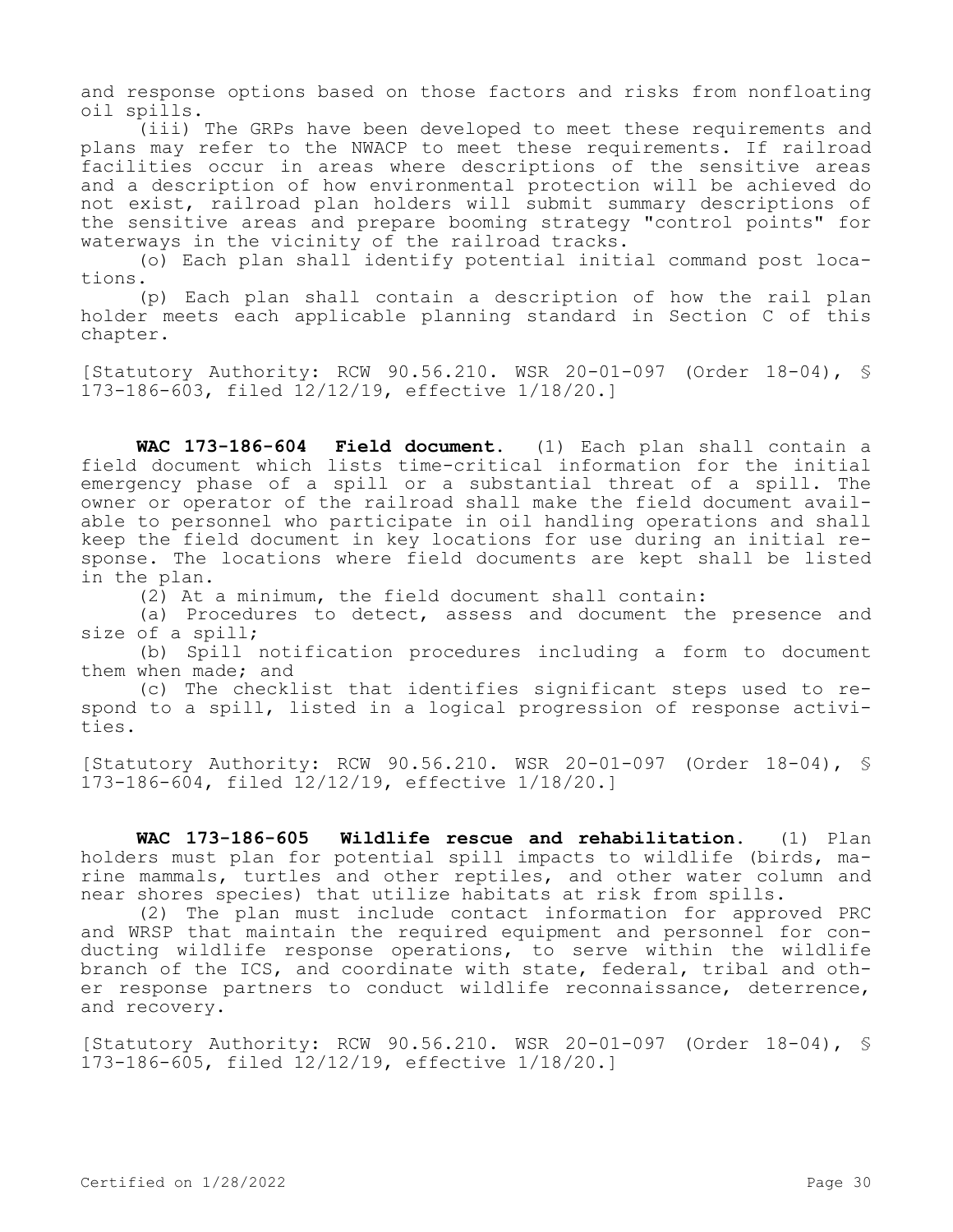# **Section C—Plan Evaluation**

**WAC 173-186-700 Oil spill contingency plan best achievable protection five-year review cycle.** Using the procedures and criteria outlined in WAC 173-182-621, ecology will review the planning standards at five-year intervals to ensure the maintenance of best achievable protection to respond to a worst case spill and provide for continuous operation of oil spill response activities to the maximum extent practicable and without jeopardizing crew safety.

[Statutory Authority: RCW 90.56.210. WSR 20-01-097 (Order 18-04), § 173-186-700, filed 12/12/19, effective 1/18/20.]

**WAC 173-186-710 Process for plan approval.** Rail owners or operators for new railroad operations shall submit plans to ecology no less than sixty-five days prior to their planned date for beginning of operations in Washington.

(1) Upon receipt of a plan, ecology shall evaluate whether the plan is complete, and if not, the rail plan holder shall be notified of any deficiencies within five business days. The public review and comment period does not begin until a complete plan is received.

(2) Once a plan has been determined to be complete, ecology shall notify interested parties, including local and tribal governments and make the plan available for public review and comment. Ecology will accept comments on the plan for a period of thirty days after the plan has been made publicly available. No later than sixty-five days from the date of public notice of availability, ecology will make a written determination either approving, conditionally approving, or disapproving the plan. The written determination will be provided in the form of an order and subject to appeal as specified in chapter 43.21B RCW.

(a) If the plan is approved, the rail plan holder will receive a certificate of plan approval and the plan expiration date. Approved plans shall be valid for five years.

(b) If the plan is conditionally approved, ecology may require a rail plan holder to operate under specific restrictions until unacceptable components of the plan are revised, resubmitted and approved. In the conditional approval ecology will describe:

(i) Each specific restriction and the duration for which it applies;

(ii) Each required item to bring the plan into compliance; and

(iii) The schedule for rail plan holders to submit required updates, including a reference to the regulatory standard in question.

Restrictions may include, but are not limited to, additional information for the plan or additional requirements to ensure availability of response equipment.

Conditional approval expires no later than eighteen months from date of issue at which time the rail plan holder shall need to request an extension, which is subject to public review.

Ecology shall revoke its conditional approval prior to the expiration date when a rail plan holder fails to meet the terms of the conditional approval. The revocation will be in the form of an appealable order.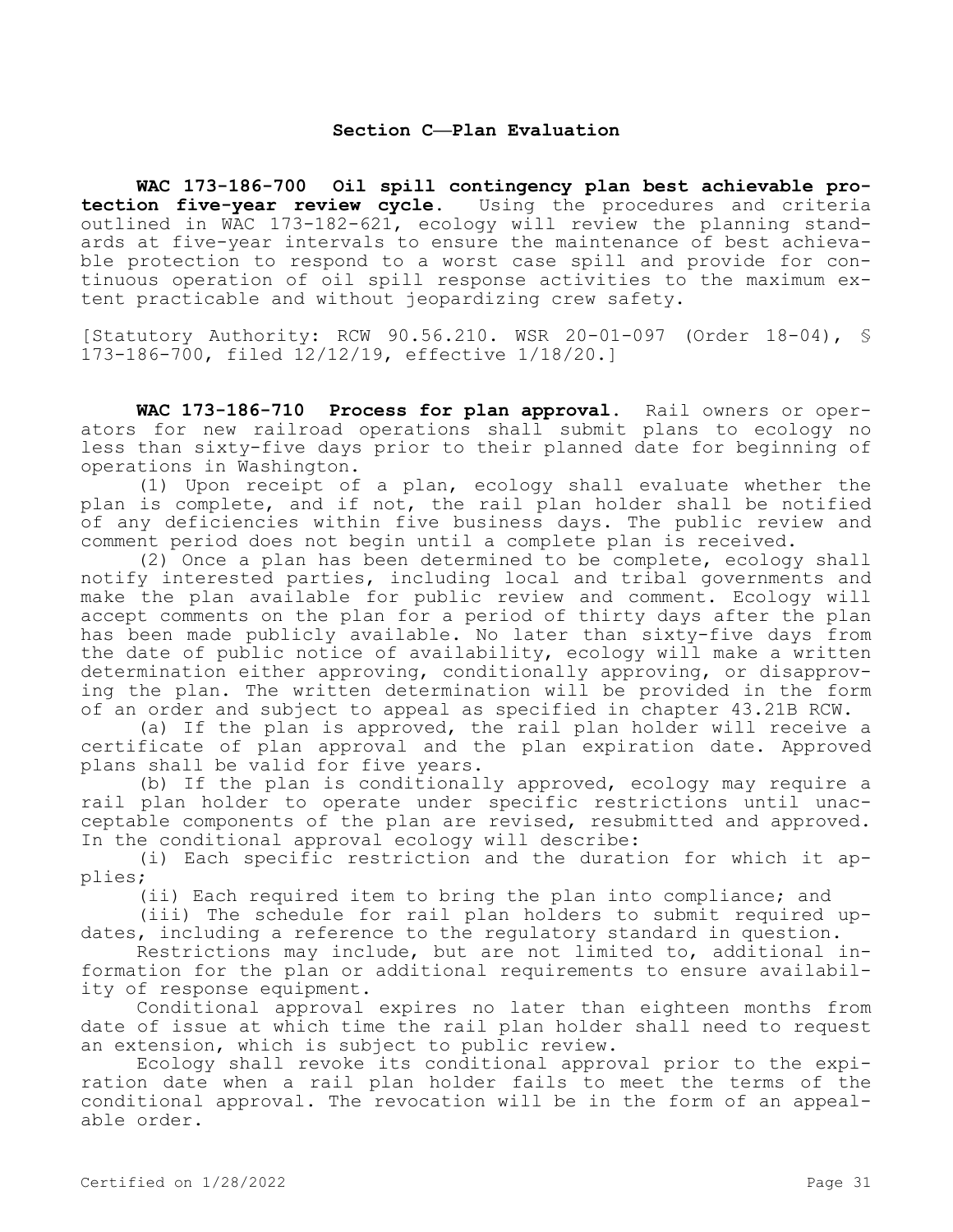(c) If the plan is disapproved, the rail plan holder shall receive an explanation of the factors.

(3) Ecology may review a plan following an actual spill or drill of a plan and may require revisions as appropriate.

(4) Public notice will be given of any approval, conditional approval, or disapproval of a plan.

[Statutory Authority: RCW 90.56.210. WSR 20-01-097 (Order 18-04), § 173-186-710, filed 12/12/19, effective 1/18/20.]

**WAC 173-186-720 Process for public notice and opportunity for public review and comment period.** (1) The purpose of this section is to specify the procedures for notifying the public which includes interested local and tribal governments about contingency plan status and decisions in order to provide opportunities for the public to review and comment.

(2) In order to receive notification of the public review and comment period, interested public, local, and tribal governments should sign up on the ecology email list (listserv) for posting notice about plan review and comment. Ecology's website will also be used to post notice of public review and comment periods.

(3) Public comment periods shall extend at least thirty days. Public notice, review, and comment periods are required in the following circumstances:

(a) Plan submittals for railroads that have never submitted a plan in Washington;

(b) Plan updates required by WAC 173-186-130;

(c) The submittal of plans for five-year review as required by WAC 173-186-110;

(d) A permanent significant change to an approved plan.

(4) Public notice, review, and comment period are not required in the following circumstances:

(a) Routine updates to names, phone numbers, formatting, or forms that do not change the approved content of the plan;

(b) Plan updates to resubmit the binding agreement based on changes to the binding agreement signer; and

(c) Annual plan reviews that result in a letter to ecology confirming that the existing plan is still accurate.

[Statutory Authority: RCW 90.56.210. WSR 20-01-097 (Order 18-04), § 173-186-720, filed 12/12/19, effective 1/18/20.]

### **Section D—Drill Evaluation Program**

**WAC 173-186-800 Drill participation, scheduling and evaluation.**  (1) Rail plan holders will hold one basic tabletop drill once every three years. In Washington, a modified triennial cycle for drills, as found in the National Preparedness for Response Exercise Program (NPREP), is relied on to test each component of the plan.

(2) Tabletop drills are intended to demonstrate a rail plan holder's capability to manage a spill using the ICS. Role playing shall be required in this drill. The drill must involve some members of the SMT and WRSP described in the plan.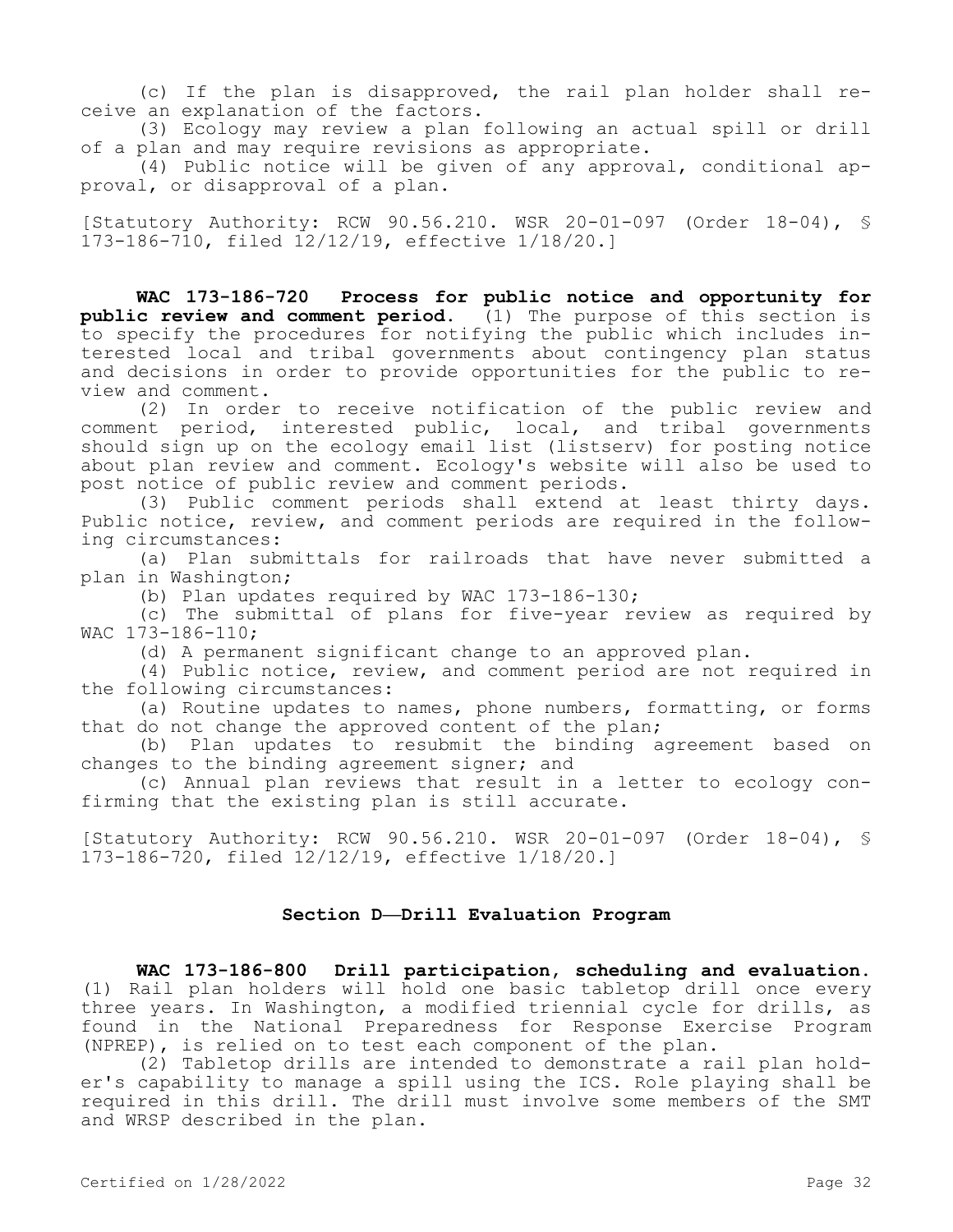(3) **Ecology's participation in drills:** Rail plan holders shall ensure ecology is provided an opportunity to help design and evaluate the drill.

(4) **Scheduling drills:** The plan holder shall schedule the drill on the NWACP area exercise calendar at least ninety days in advance of the scheduled date.

(5) **Evaluating drills:** Ecology shall provide a written drill evaluation report to the rail plan holder following the drill. Credit will be granted for drill objectives that ecology determines to be successfully met.

(6) Objectives that are not successfully met shall be tested again in subsequent drills, except that significant failures will be retested within thirty days.

(7) Where plan deficiencies have been identified in the written evaluation, rail plan holders may be required to make specific amendments to the plan or conduct additional trainings to address the deficiencies.

(8) A rail plan holder may request an informal review with ecology of the ecology drill evaluation within thirty days of receipt of the report.

[Statutory Authority: RCW 90.56.210. WSR 20-01-097 (Order 18-04), § 173-186-800, filed 12/12/19, effective 1/18/20.]

**WAC 173-186-810 Drill evaluation criteria.** The ecology drill evaluation process is based on the 2016 NPREP guidance document. The NPREP guidance document lists fifteen core components to be demonstrated during drills. Ecology adopts the fifteen core components as the criteria used to evaluate the basic tabletop drill.

The core components are as follows:

(1) **Notifications:** Test the notifications procedures identified in the plan.

(2) **Staff mobilization:** Demonstrate the ability to assemble the spill response organization identified in the plan.

(3) **Ability to operate within the response management system described in the plan:** This includes demonstration of the ICS staffing and process identified in the plan.

(4) **Source control:** Demonstrate the ability of the spill response organization to control and stop the discharge at the source, and to effectively coordinate source control activities within the response.

(5) **Assessment:** Demonstrate the ability of the spill response organization to provide an initial assessment of the discharge, or potential discharge, and provide continuing assessments of the effectiveness of the planning and tactical operations.

(6) **Containment:** Demonstrate the ability of the spill response organization to contain the discharge at the source or in various locations for recovery operations.

(7) **Mitigation:** Demonstrate the ability of the spill response organization to recover, mitigate, and remove the discharged product. This includes mitigation and removal activities such as dispersant use, in situ burn use, and bioremediation use, in addition to mechanical oil recovery.

(8) **Protection:** Demonstrate the ability of the spill response organization to protect the environmentally, culturally and economically sensitive areas identified in the NWACP and the plan.